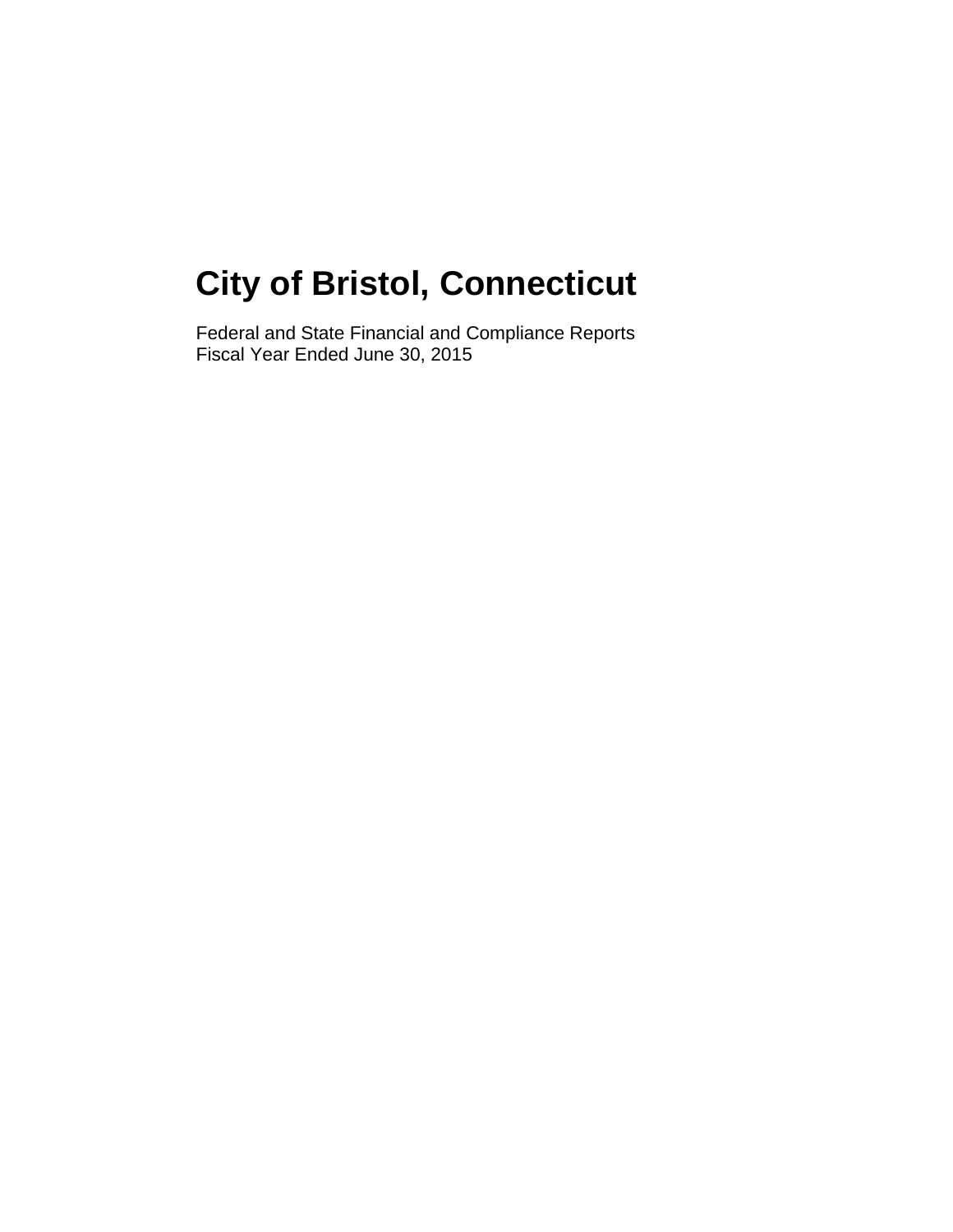# **Contents**

| Report Required by the Federal Single Audit Act and OMB Circular A-133                                                                                                                                           |                |
|------------------------------------------------------------------------------------------------------------------------------------------------------------------------------------------------------------------|----------------|
| Report on Compliance for Each Major Federal Program; Report on Internal Control<br>Over Compliance; and Report on Schedule of Expenditures of Federal Awards<br>Required by OMB Circular A-133                   | $1 - 2$        |
| Schedule of Expenditures of Federal Awards                                                                                                                                                                       | $3-5$          |
| Notes to Schedule of Expenditures of Federal Awards                                                                                                                                                              | 6              |
| Schedule of Findings and Questioned Costs                                                                                                                                                                        | $\overline{7}$ |
| Summary of Prior Year's Audit Findings                                                                                                                                                                           | 8              |
| <b>Report Required by Government Auditing Standards</b>                                                                                                                                                          |                |
| Report on Internal Control Over Financial Reporting and on Compliance and Other Matters<br>Based on an Audit of Financial Statements Performed in Accordance with Government<br><b>Auditing Standards</b>        | $9 - 10$       |
| Report Required by the Connecticut State Single Audit Act                                                                                                                                                        |                |
| Report on Compliance for Each Major State Program; Report on Internal Control Over<br>Compliance; and Report on Schedule of Expenditures of State Financial Assistance<br>Required by the State Single Audit Act | $11 - 12$      |
| Schedule of Expenditures of State Financial Assistance                                                                                                                                                           | $13 - 15$      |
| Notes to Schedule of Expenditures on State Financial Assistance                                                                                                                                                  | 16             |
| Schedule of State Single Audit Compliance Findings and Questioned Costs                                                                                                                                          | $17 - 18$      |
| Summary of Prior Year Audit Findings                                                                                                                                                                             | 19             |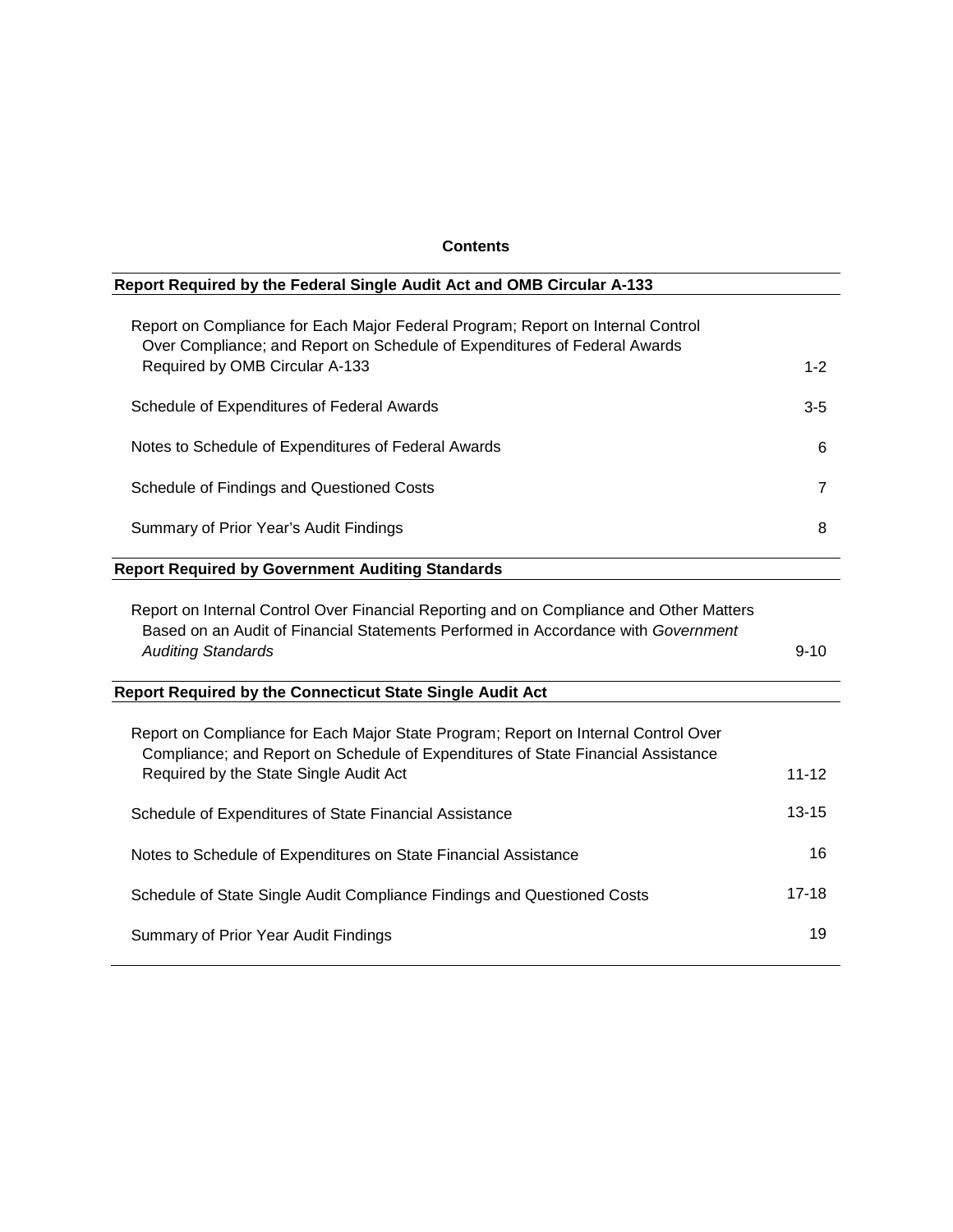

**RSMIISIIP** 

## **Report on Compliance for Each Major Federal Program; Report on Internal Control Over Compliance; and Report on Schedule of Expenditures of Federal Awards Required by OMB Circular A-133**

## **Independent Auditor's Report**

To the City Council and Board of Finance City of Bristol, Connecticut

## **Report on Compliance for Each Major Federal Program**

We have audited the City of Bristol, Connecticut's (the City) compliance with the types of compliance requirements described in the *OMB Compliance Supplement* that could have a direct and material effect on each of the City's major federal programs for the year ended June 30, 2015. The City's major federal programs are identified in the summary of auditor's results section of the accompanying schedule of findings and questioned costs.

## **Management's Responsibility**

Management is responsible for compliance with the requirements of laws, regulations, contracts, and grants applicable to its federal programs.

## **Auditor's Responsibility**

Our responsibility is to express an opinion on compliance for each of the City's major federal programs based on our audit of the types of compliance requirements referred to above. We conducted our audit of compliance in accordance with auditing standards generally accepted in the United States of America; the standards applicable to financial audits contained in *Government Auditing Standards*, issued by the Comptroller General of the United States; and OMB Circular A-133, *Audits of States, Local Governments, and Non-Profit Organizations.* Those standards and OMB Circular A-133 require that we plan and perform the audit to obtain reasonable assurance about whether noncompliance with the types of compliance requirements referred to above that could have a direct and material effect on a major federal program occurred. An audit includes examining, on a test basis, evidence about the City's compliance with those requirements and performing such other procedures as we considered necessary in the circumstances.

We believe that our audit provides a reasonable basis for our opinion on compliance for each major federal program. However, our audit does not provide a legal determination of the City's compliance.

## **Opinion on Each Major Federal Program**

In our opinion, the City complied, in all material respects, with the types of compliance requirements referred to above that could have a direct and material effect on each of its major federal programs for the year ended June 30, 2015.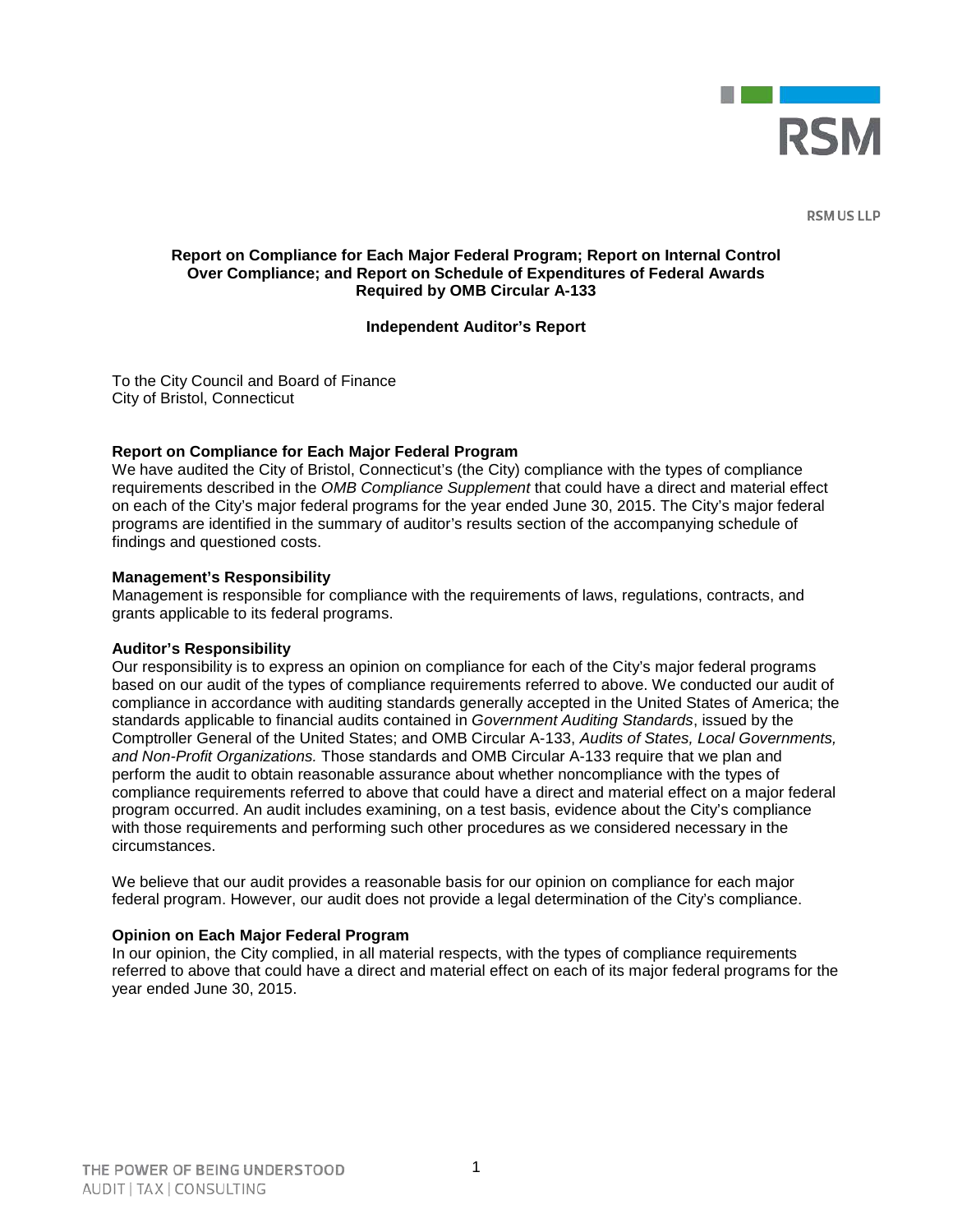#### **Report on Internal Control over Compliance**

Management of the City is responsible for establishing and maintaining effective internal control over compliance with the types of compliance requirements referred to above. In planning and performing our audit of compliance, we considered the City's internal control over compliance with the types of requirements that could have a direct and material effect on each major federal program to determine the auditing procedures that are appropriate in the circumstances for the purpose of expressing an opinion on compliance for each major federal program and to test and report on internal control over compliance in accordance with OMB Circular A-133, but not for the purpose of expressing an opinion on the effectiveness of internal control over compliance. Accordingly, we do not express an opinion on the effectiveness of the City's internal control over compliance.

A *deficiency in internal control over compliance* exists when the design or operation of a control over compliance does not allow management or employees, in the normal course of performing their assigned functions, to prevent, or detect and correct, noncompliance with a type of compliance requirement of a federal program on a timely basis. A *material weakness in internal control over compliance* is a deficiency, or combination of deficiencies, in internal control over compliance, such that there is a reasonable possibility that material noncompliance with a type of compliance requirement of a federal program will not be prevented, or detected and corrected, on a timely basis. A *significant deficiency in internal control over compliance* is a deficiency, or a combination of deficiencies, in internal control over compliance with a type of compliance requirement of a federal program that is less severe than a material weakness in internal control over compliance, yet important enough to merit attention by those charged with governance.

Our consideration of internal control over compliance was for the limited purpose described in the first paragraph of this section and was not designed to identify all deficiencies in internal control over compliance that might be material weaknesses or significant deficiencies. We did not identify any deficiencies in internal control over compliance that we consider to be material weaknesses. However, material weaknesses may exist that have not been identified.

The purpose of this report on internal control over compliance is solely to describe the scope of our testing of internal control over compliance and the results of that testing based on the requirements of OMB Circular A-133. Accordingly, this report is not suitable for any other purpose.

#### **Report on Schedule of Expenditures of Federal Awards Required by OMB Circular A-133**

We have audited the financial statements of the governmental activities, the business-type activities, the discretely presented component unit, each major fund and the aggregate remaining fund information of the City, as of and for the year ended June 30, 2015, and the related notes to the financial statements, which collectively comprise the City of Bristol, Connecticut's basic financial statements. We issued our report thereon dated December 31, 2015, which contained unmodified opinions on those financial statements. Our audit was conducted for the purpose of forming opinions on the financial statements that collectively comprise the basic financial statements.

The accompanying schedule of expenditures of federal awards is presented for purposes of additional analysis as required by OMB Circular A-133 and is not a required part of the basic financial statements. Such information is the responsibility of management and was derived from and relates directly to the underlying accounting and other records used to prepare the basic financial statements. The information has been subjected to the auditing procedures applied in the audit of the financial statements and certain additional procedures, including comparing and reconciling such information directly to the underlying accounting and other records used to prepare the basic financial statements or to the basic financial statements themselves, and other additional procedures in accordance with auditing standards generally accepted in the United States of America. In our opinion, the schedule of expenditures of federal awards is fairly stated in all material respects in relation to the basic financial statements as a whole.

 $PSM.$  US  $LLP$ 

New Haven, Connecticut December 31, 2015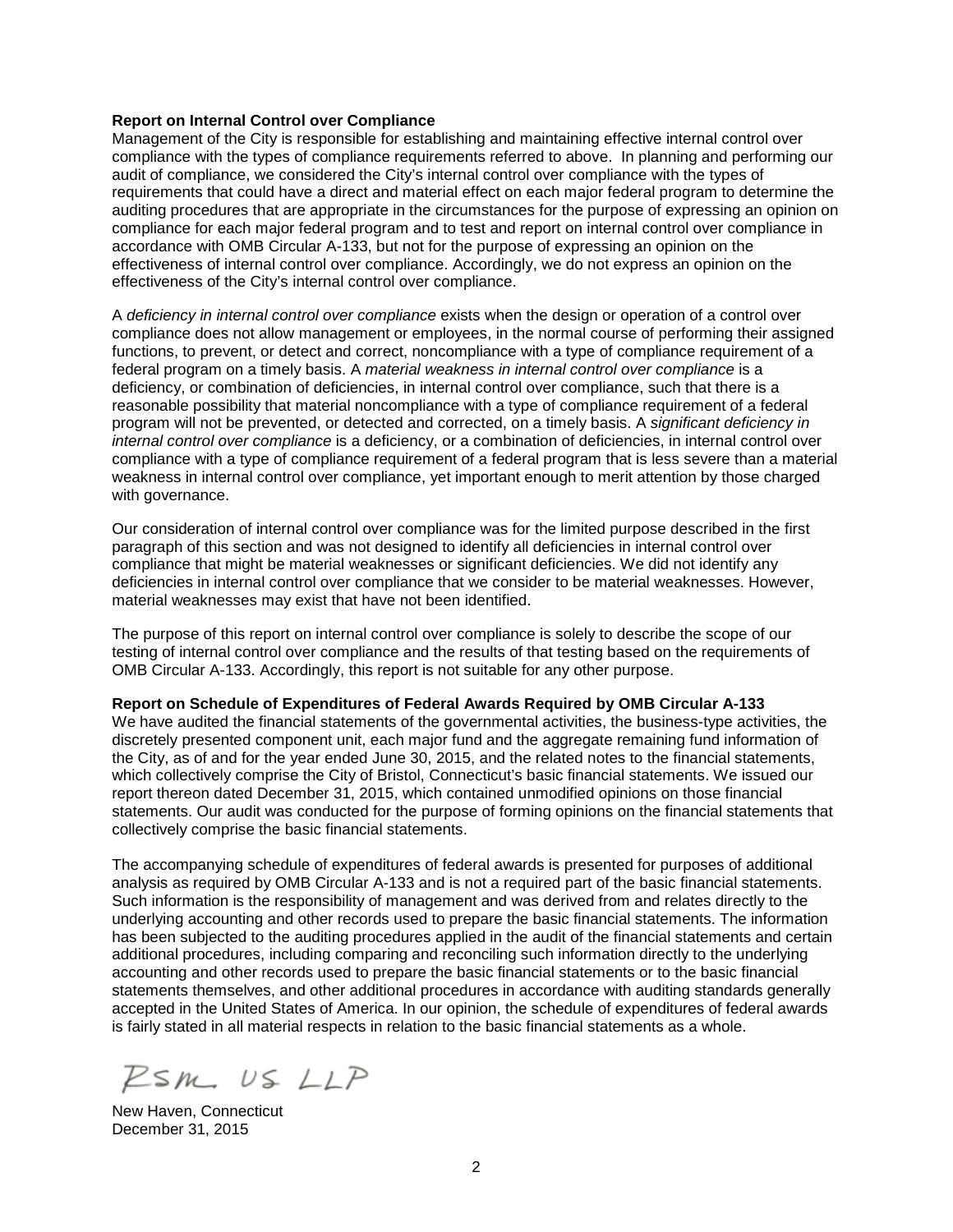#### **Schedule of Expenditures of Federal Awards For the Year Ended June 30, 2015**

|                                                         | Catalog of |                           |               |
|---------------------------------------------------------|------------|---------------------------|---------------|
|                                                         | Federal    | Pass-Through              |               |
|                                                         | Domestic   | Grantor's                 |               |
| Federal Grantor Pass-Through                            | Assistance | Identifying               | Federal       |
| Grantor Program or Cluster Title                        | Number     | Number                    | Expenditures  |
| <b>U.S. Department of Agriculture</b>                   |            |                           |               |
| Passed through the State of Connecticut                 |            |                           |               |
| Department of Education:                                |            |                           |               |
| <b>Child Nutrition Cluster:</b>                         |            |                           |               |
| School Breakfast Program                                | 10.553     | 12060-SDE64370-20508      | \$<br>247,175 |
| National School Lunch Program                           | 10.555     | 12060-SDE64370-20560      | 1,480,153     |
| Special Milk Program for Children                       | 10.556     | 12060-SDE64370-20500      | 4,473         |
| <b>Total Child Nutrition Cluster</b>                    |            |                           | 1,731,801     |
| <b>Total U.S. Department of Agriculture</b>             |            |                           | 1,731,801     |
| <b>U.S. Department of Education</b>                     |            |                           |               |
| Passed through the State of Connecticut                 |            |                           |               |
| Department of Education:                                |            |                           |               |
| <b>Adult Education</b>                                  | 84.002     | 12060-SDE64370-20784-2015 | 90,000        |
| Tier I, Part A Cluster:                                 |            |                           |               |
| Title I Grants to Local Educational Agencies            | 84.010     | 12060-SDE64370-20679-2015 | 1,620,167     |
| Title I Grants to Local Educational Agencies            | 84.010     | 12060-SDE64370-20679-2014 | 200,655       |
| <b>Total Title I, Part A Cluster</b>                    |            |                           | 1,820,822     |
| <b>Special Education Cluster:</b>                       |            |                           |               |
| Special Education - Grants to States                    | 84.027     | 12060-SDE64370-20977-2015 | 1,124,616     |
| Special Education - Grants to States                    | 84.027     | 12060-SDE64370-20977-2014 | 875,782       |
| Special Education - Preschool Grants                    | 84.173     | 12060-SDE64370-20983-2014 | 44,235        |
| <b>Total Special Education Cluster</b>                  |            |                           | 2,044,633     |
|                                                         |            |                           |               |
| Career and Technical Education - Basic Grants to States | 84.048     | 12060-SDE64370-20742-2015 | 110,829       |
| Education of Homeless Children and Youth                | 84.196     | 12060-SDE64370-20770-2014 | 20,000        |
| Twenty-First Century Community Learning Centers         | 84.287     | 12060-SDE64370-20863-2014 | 112,500       |
|                                                         |            |                           |               |
| <b>English Language Acquisition Grants</b>              | 84.365     | 12060-SDE64370-20868-2014 | 47,023        |
| Immigrant and Youth Education Program                   | 84.365     | 12060-SDE64370-20868-2014 | 16,909        |
| Immigrant and Youth Education Program                   | 84.365     | 12060-SDE64370-20868-2015 | 4,195         |
|                                                         |            |                           | 21,104        |
| Improving Teacher Quality State Grants                  | 84.367     | 12060-SDE64370-20858-2015 | 193,192       |
| Improving Teacher Quality State Grants                  | 84.367     | 12060-SDE64370-20858-2014 | 27,615        |
|                                                         |            |                           | 220,807       |
| <b>Total U.S. Department of Education</b>               |            |                           | 4,487,718     |

(Continued)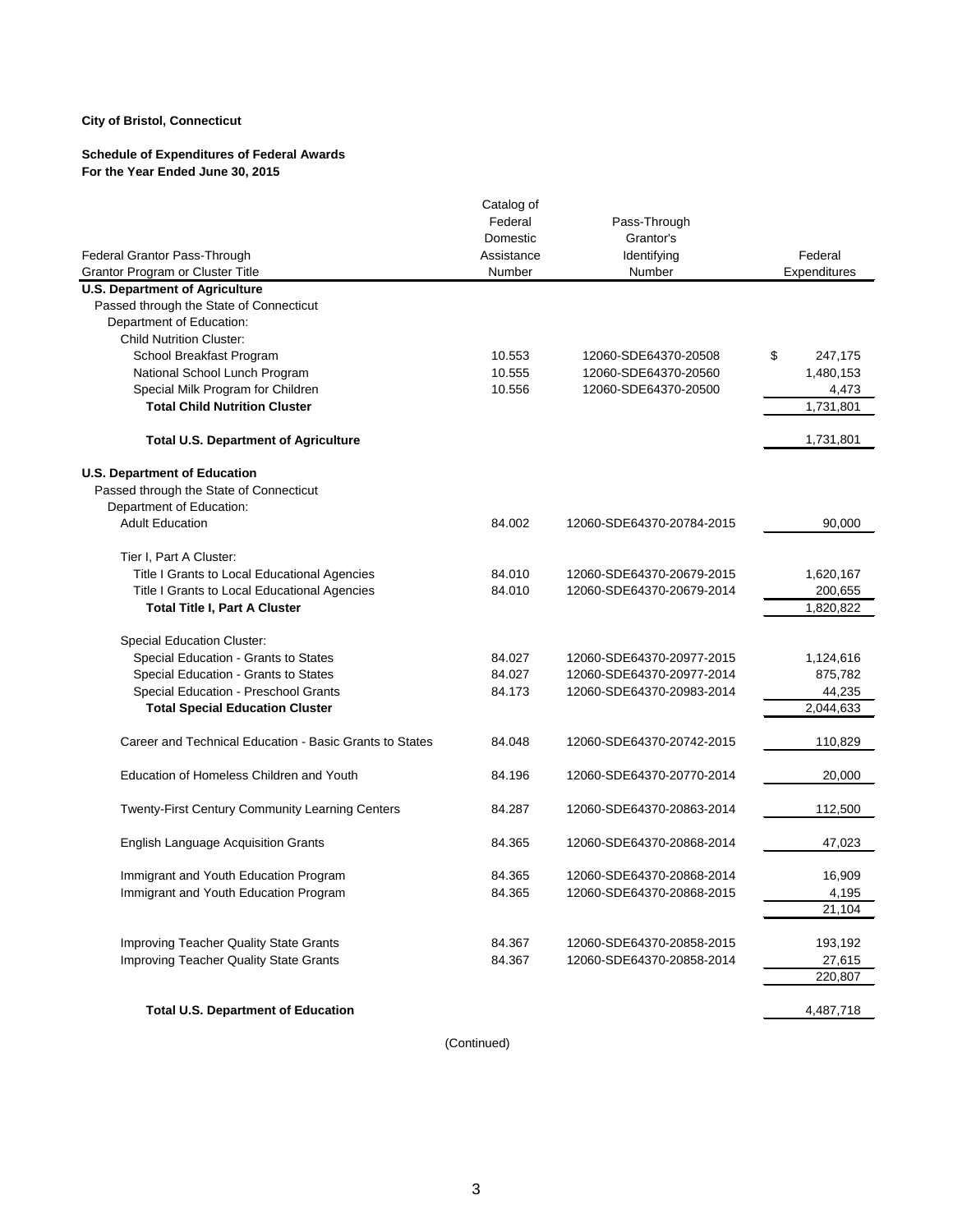## **Schedule of Expenditures of Federal Awards (Continued) For the Year Ended June 30, 2015**

|                                                      | Catalog of |                      |              |
|------------------------------------------------------|------------|----------------------|--------------|
|                                                      | Federal    | Pass-Through         |              |
|                                                      | Domestic   | Grantor's            |              |
| Federal Grantor Pass-Through                         | Assistance | Identifying          | Federal      |
| <b>Grantor Program Title</b>                         | Number     | Number               | Expenditures |
| <b>Environmental Protection Agency</b>               |            |                      |              |
| Passed through the State of Connecticut              |            |                      |              |
| Department of Energy and Environmental Protection:   |            |                      |              |
| Capitalization Grants for Drinking Water State       |            |                      |              |
| <b>Revolving Funds</b>                               | 66.468     | 21018-DPH48770-42319 | \$<br>50.635 |
| <b>Total U.S. Federal Emergency</b>                  |            |                      |              |
| <b>Management Agency</b>                             |            |                      | 50,635       |
| United States Department of Homeland Security        |            |                      |              |
| Passed through the State of Connecticut              |            |                      |              |
| Department of Emergency Services and Public          |            |                      |              |
| Protection:                                          |            |                      |              |
| Hazard Mitigation Grant (HMGP)                       | 97.039     | 12060-DPS32990-22278 | 31,425       |
| Homeland Security Grant Program                      | 97.067     | 12060-DPS32160-21877 | 1,787        |
| <b>Emergency Management Performance Grants</b>       | 97.042     | 12060-DPS32160-21881 | 52,829       |
| Direct Program:                                      |            |                      |              |
| Assistance to Firefighters Grant                     | 97.044     | N/A                  | 14,467       |
| <b>Total United States Department of</b>             |            |                      |              |
| <b>Homeland Security</b>                             |            |                      | 100,508      |
| United States Department of Housing and              |            |                      |              |
| <b>Urban Development</b>                             |            |                      |              |
| Direct Program:                                      |            |                      |              |
| <b>Community Development Block Grant/Entitlement</b> | 14.218     | N/A                  | 462,749      |
| <b>United States Department of Justice</b>           |            |                      |              |
| Direct Program:                                      |            |                      |              |
| <b>Bulletproof Vest Partnership Program</b>          | 16.607     | N/A                  | 33.600       |
| <b>Equitable Sharing Program</b>                     | 16.922     | N/A                  | 10,892       |
| Passed through the State of Connecticut              |            |                      |              |
| Department of Emergency Services and Public          |            |                      |              |
| Protection:                                          |            |                      |              |
| Drug Asset Forfeiture                                |            | N/A                  | 1,500        |
|                                                      |            |                      |              |

(Continued)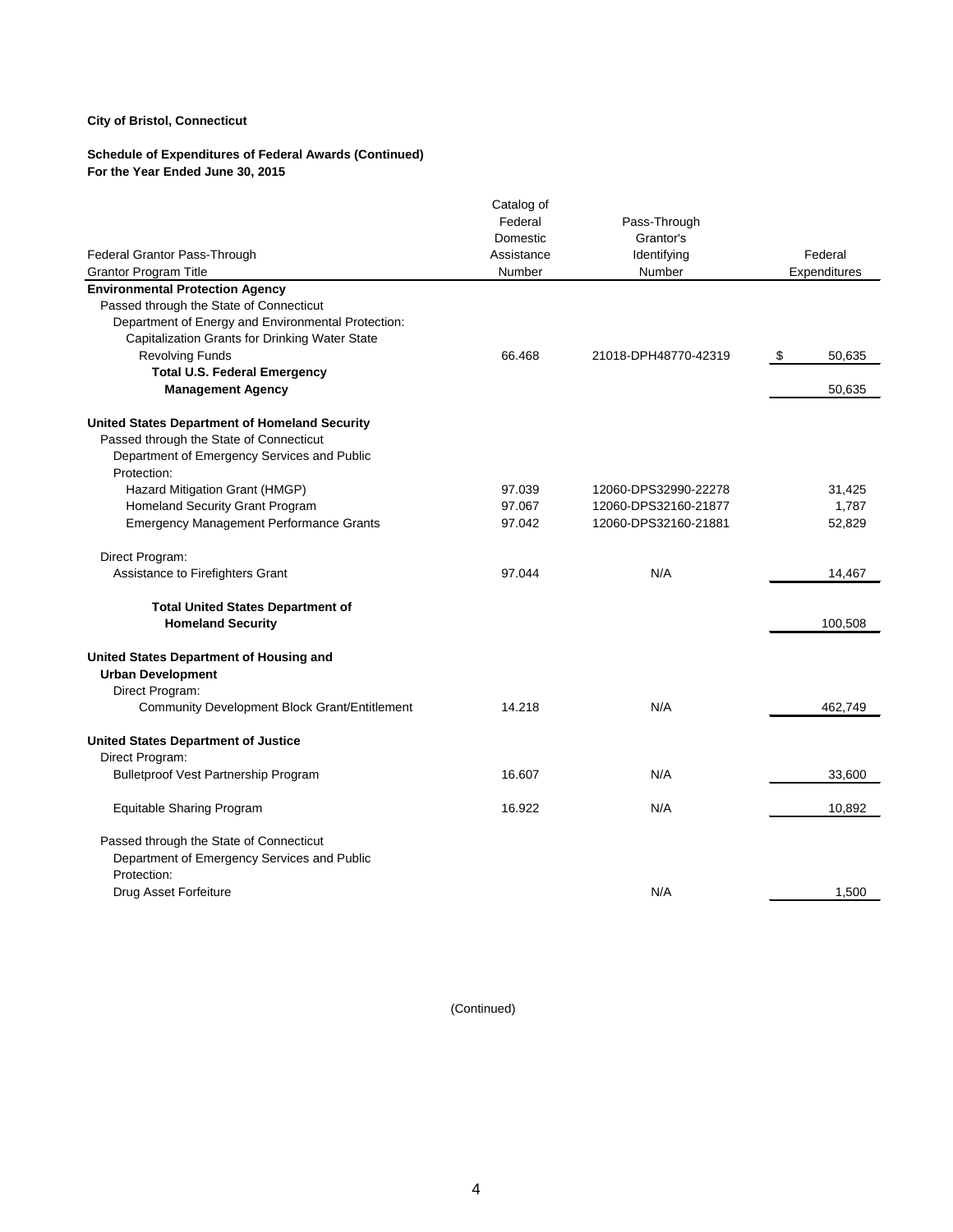## **Schedule of Expenditures of Federal Awards (Continued) For the Year Ended June 30, 2015**

|                                                        | Catalog of |                      |              |
|--------------------------------------------------------|------------|----------------------|--------------|
|                                                        | Federal    | Pass-Through         |              |
|                                                        | Domestic   | Grantor's            |              |
| Federal Grantor Pass-Through                           | Assistance | Identifying          | Federal      |
| <b>Grantor Program Title</b>                           | Number     | Number               | Expenditures |
| <b>United States Department of Justice (Continued)</b> |            |                      |              |
| Passed through the State of Connecticut                |            |                      |              |
| Department of Emergency Services and Public            |            |                      |              |
| Protection:                                            |            |                      |              |
| Missing Children's Assistance                          | 16.543     | 12060-DPS32353-21917 | 409          |
| <b>Edward Byrne Memorial Justice Assistance</b>        |            |                      |              |
| <b>Grant Program</b>                                   | 16.738     | 12060-DPS32523-26185 | 7,573        |
| <b>Total United States Department of Justice</b>       |            |                      | 53,974       |
|                                                        |            |                      |              |
| <b>United States Department of Commerce</b>            |            |                      |              |
| Economic Development Cluster                           | 11.307     | N/A                  | 173,780      |
|                                                        |            |                      |              |
| United States Department of Transportation             |            |                      |              |
| Passed through the State of Connecticut                |            |                      |              |
| Department of Transportation:                          |            |                      |              |
| <b>Highway Planning and Construction</b>               | 20.205     | 12062-DOT57124-22108 | 116,770      |
| Distracted Driving High Visibility Enforcement         | 20.614     | 0195-0745-2-AN       | 30,542       |
| <b>National Priority Safety Programs</b>               | 20.616     | 12062-DOT57513-22600 | 32,031       |
|                                                        |            |                      |              |
| <b>Alcohol Open Container Requirements</b>             | 20.607     | 12062-DOT57513-22091 | 192,239      |
|                                                        |            |                      |              |
| <b>Total United States Department of</b>               |            |                      |              |
| <b>Transportation</b>                                  |            |                      | 371,582      |
|                                                        |            |                      |              |
| United States Institute of Museum and Library Services |            |                      |              |
| Passed through the Connecticut State Library:          |            |                      |              |
| State Library Program                                  | 45.310     | 12060-CSL66055-21031 | 3.000        |
|                                                        |            |                      |              |
| <b>Total United States Institute of Museum</b>         |            |                      |              |
| and Library Services                                   |            |                      | 3,000        |
|                                                        |            |                      |              |
| United States Department of Health and Human Services  |            |                      |              |
| Passed through the State of Connecticut                |            |                      |              |
| Office of Early Childhood:                             |            |                      |              |
| Social Services Block Grant                            | 93.667     | 12060-OEC64841-22668 | 186,999      |
|                                                        |            |                      |              |
| <b>Total United States Department of Health</b>        |            |                      |              |
| and Human Services                                     |            |                      | 186,999      |
|                                                        |            |                      | 7,622,746    |
| <b>Total Federal Awards Expended</b>                   |            |                      | \$           |

See Notes to Schedule of Expenditures of Federal Awards.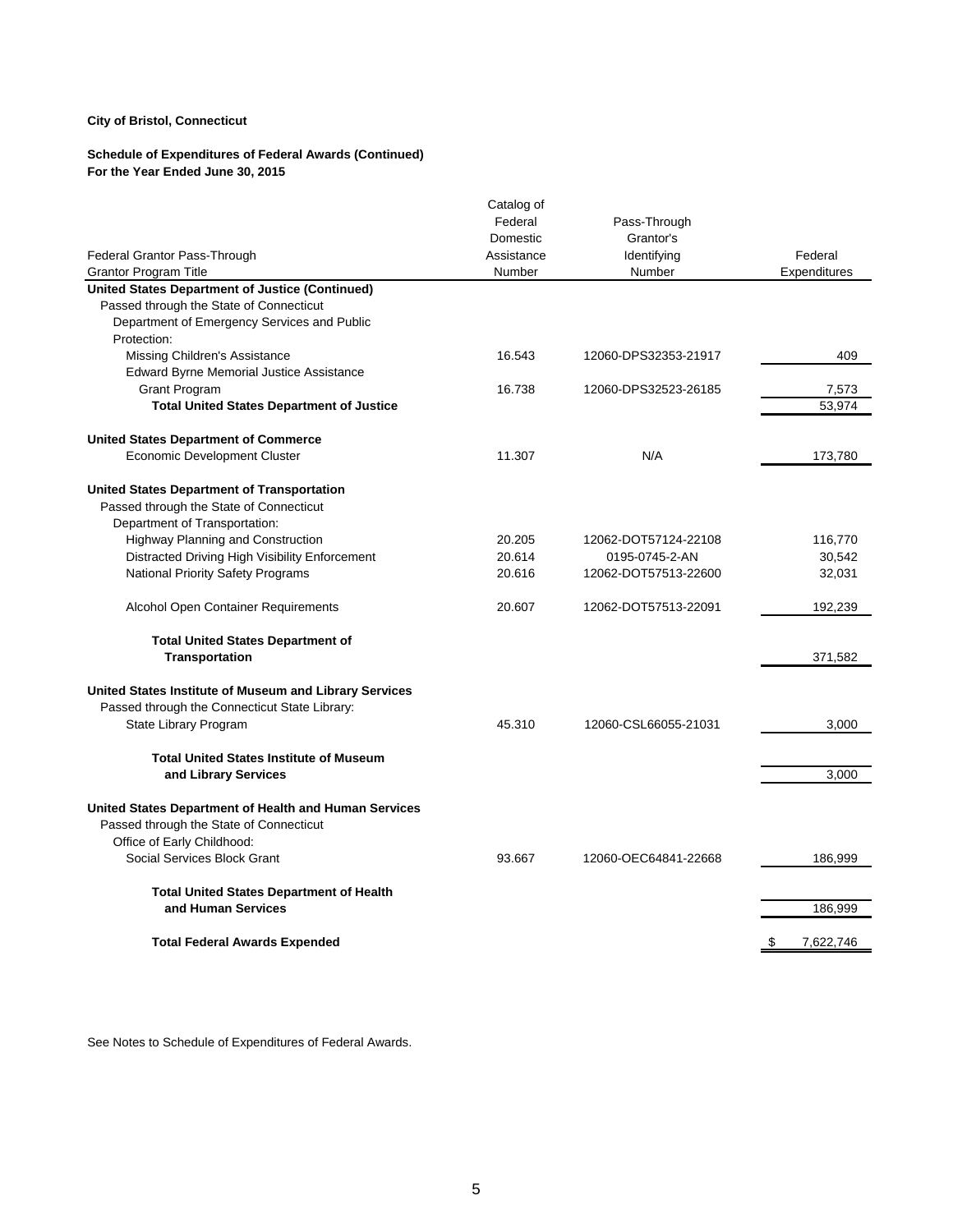## **Notes to Schedule of Expenditures of Federal Awards For the Year Ended June 30, 2015**

## **Note 1. Basis of Presentation**

The accompanying schedule of expenditures of federal awards (the Schedule) includes the federal grant activity of the City of Bristol, Connecticut (the City) under programs of the federal government for the year ended June 30, 2015. The information in this Schedule is presented in accordance with the requirements of the Office of Management and Budget (OMB) Circular A-133, *Audits of States, Local Governments, and Non-Profit Organizations*. Because the schedule presents only a selected portion of the operations of the Town, it is not intended to and does not present the financial position, changes in net position or cash flows of the City.

## **Note 2. Summary of Significant Accounting Principles**

Expenditures reported on the Schedule are reported on the modified accrual basis of accounting. Such expenditures are reported following the cost principles contained in OMB Circular A-87, *Cost Principles for State, Local, and Indian Tribal Governments*, wherein certain types of expenditures are not allowable or are limited as to reimbursement.

## **Note 3. Contributions**

**U.S.D.A. contributions:** The United States Department of Agriculture makes available commodities for donations to schools. The amount of \$158,838 represents the market value of such commodities used during the period. This amount is included in the Child Nutrition Cluster.

## **Note 4. Drinking Water Loan Balance**

The balance in drinking water loans at June 30, 2015 is \$516,236.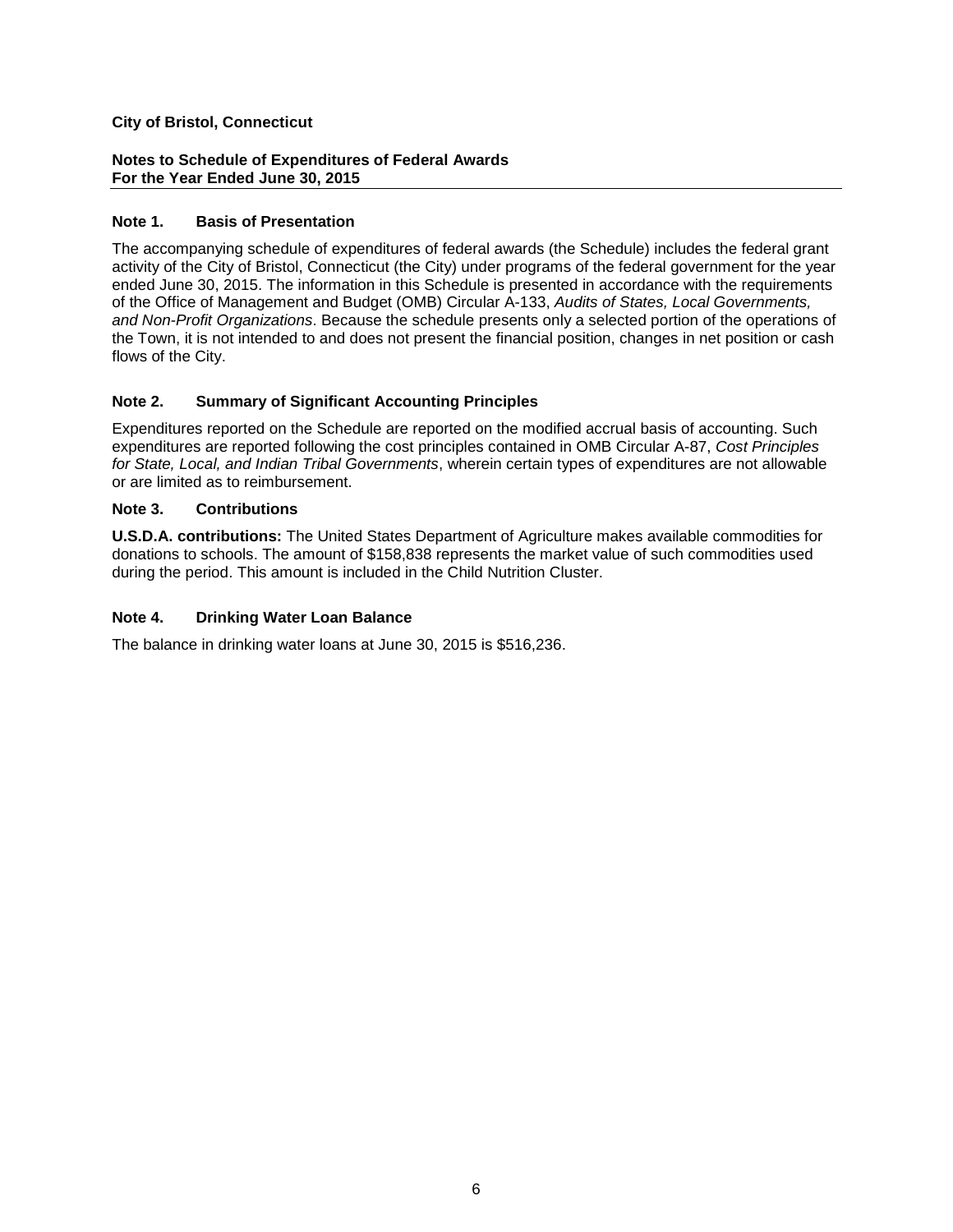#### **Schedule of Findings and Questioned Costs For the Year Ended June 30, 2015**

I. Summary of Auditor's Results

#### *Financial Statements*

Type of auditor's report issued: unmodified

Internal control over financial reporting:

| Material weakness(es) identified?                     | Yes | . No                |
|-------------------------------------------------------|-----|---------------------|
| • Significant deficiency(ies) identified?             |     | Yes X None reported |
| Noncompliance material to financial statements noted? | Yes | X No                |

#### *Federal Awards*

Internal control over major programs:

- Material weakness(es) identified? The Material Wes X No
- Significant deficiency(ies) identified? Yes X None reported

Type of auditor's report issued on compliance for major programs: unmodified

• Any audit findings disclosed that are required to be reported in accordance with Section 510(a) of OMB Yes X No

*Identification of Major Programs*

|                                   | Name of Federal                                                                                                                |
|-----------------------------------|--------------------------------------------------------------------------------------------------------------------------------|
| <b>CFDA Numbers</b>               | Program or Cluster                                                                                                             |
| 84.027/84.173<br>84.287<br>84.367 | <b>Special Education Cluster</b><br><b>Twenty-First Century Community Learning Centers</b><br><b>Improving Teacher Quality</b> |

Dollar threshold used to distinguish between type A and type B programs  $$300,000$ 

Auditee qualified as low-risk auditee? 
West Mo

II. Financial Statement Findings

No matters were reported.

III. Federal Award Findings and Questioned Costs

No matters were reported.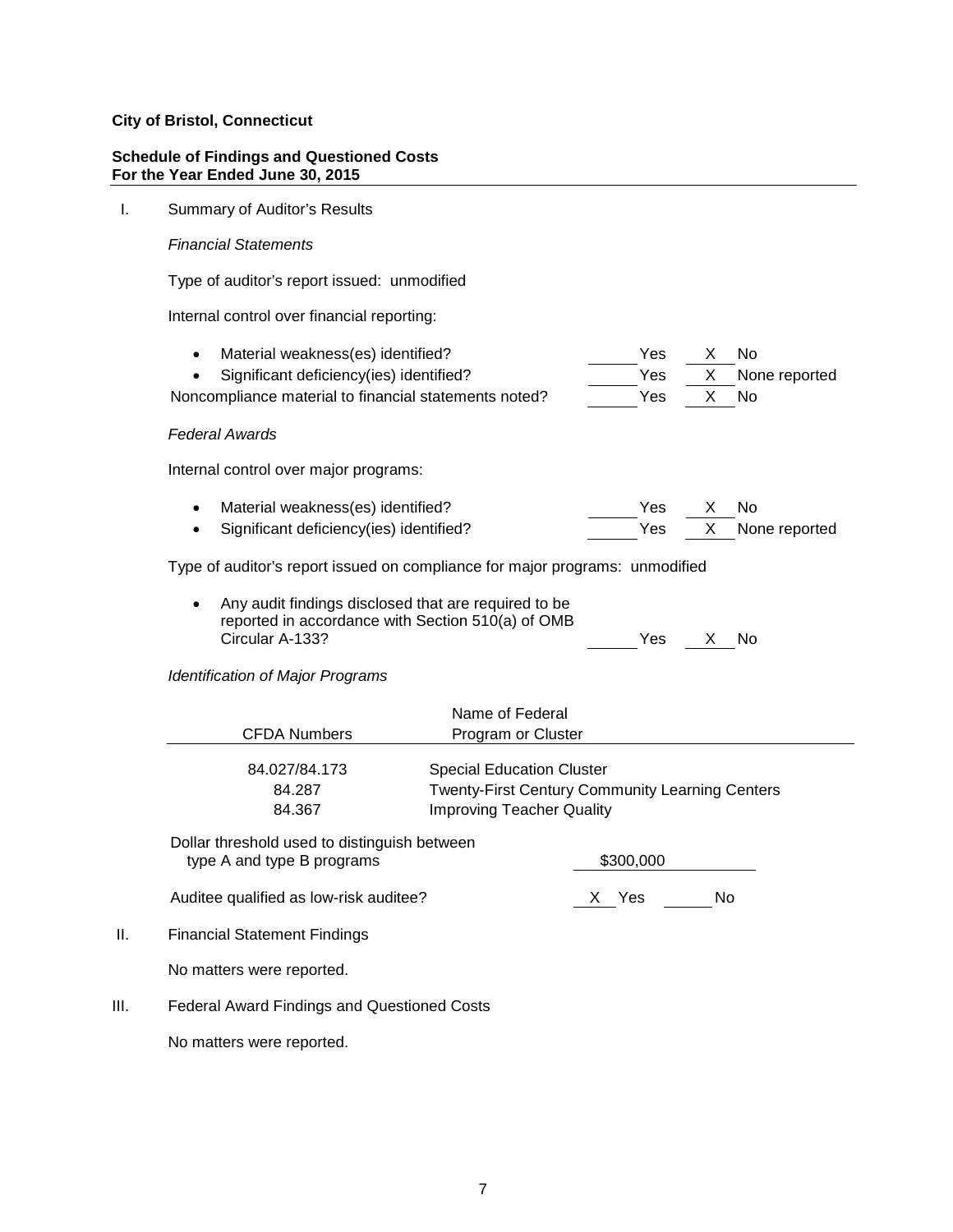## **Summary of Prior Year Audit Findings For the Year Ended June 30, 2015**

There were no findings in the prior year.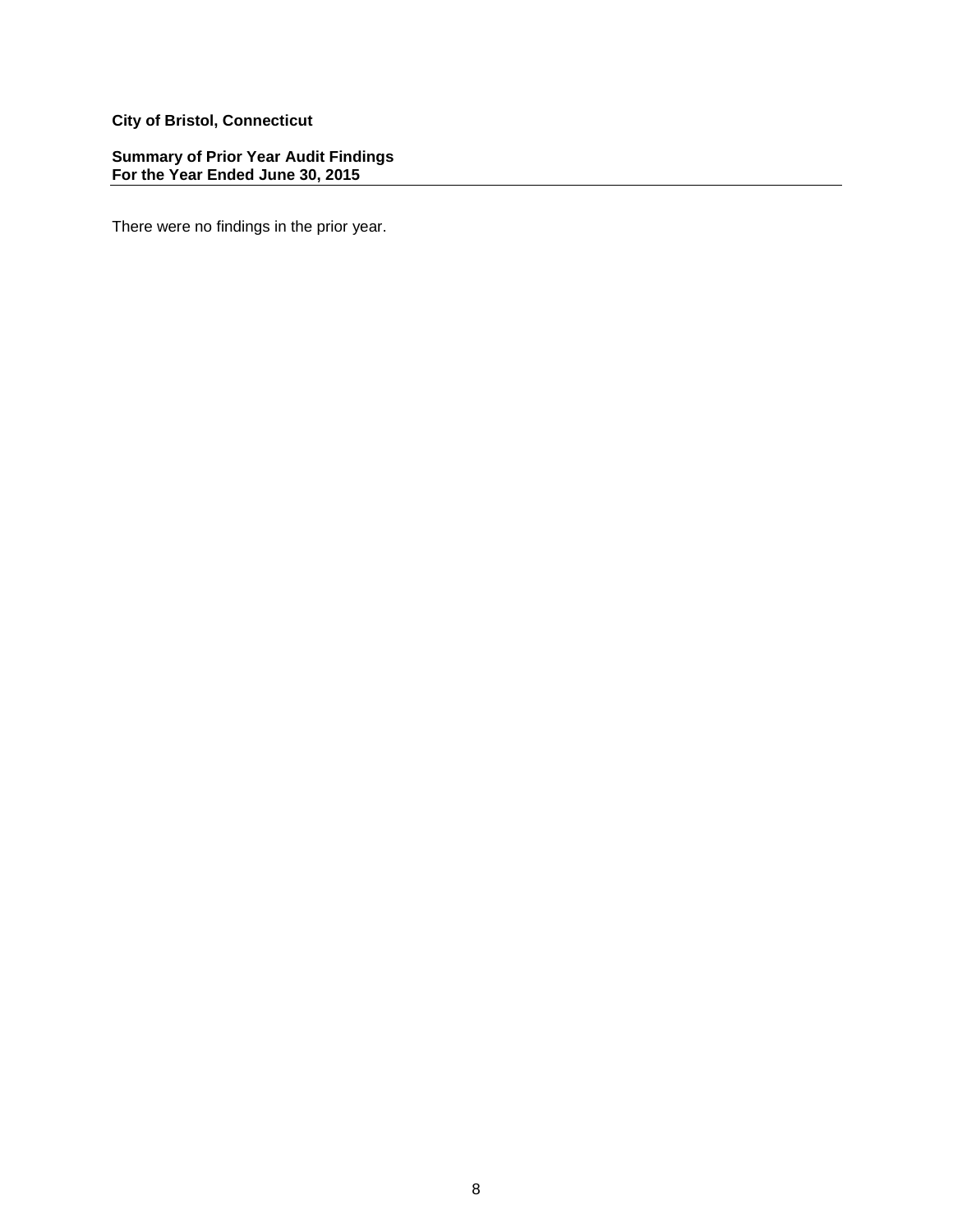

RSM US LLP

## **Report on Internal Control Over Financial Reporting and on Compliance and Other Matters Based on an Audit of Financial Statements Performed in Accordance With** *Government Auditing Standards*

## **Independent Auditor's Report**

To the City Council and Board of Finance City of Bristol, Connecticut

We have audited, in accordance with the auditing standards generally accepted in the United States of America and the standards applicable to financial audits contained in *Government Auditing Standards*, issued by the Comptroller General of the United States, the financial statements of the governmental activities, the business-type activities, the discretely presented component unit, each major fund and the aggregate remaining fund information of the City of Bristol, Connecticut (the City), as of and for the year ended June 30, 2015, and the related notes to the financial statements, which collectively comprise the City of Bristol, Connecticut's basic financial statements, and have issued our report thereon dated December 31, 2015. Our report includes an emphasis of a matter paragraph due to the adoption of Governmental Accounting Standards Board Statement No. 68, Accounting and Financial Reporting for Pensions and its amendment, GASB Statement No. 71.

## **Internal Control Over Financial Reporting**

In planning and performing our audit of the financial statements, we considered the City's internal control over financial reporting (internal control) to determine the audit procedures that are appropriate in the circumstances for the purpose of expressing our opinions on the financial statements, but not for the purpose of expressing an opinion on the effectiveness of the City's internal control. Accordingly, we do not express an opinion on the effectiveness of the City's internal control.

A *deficiency in internal control* exists when the design or operation of a control does not allow management or employees, in the normal course of performing their assigned functions, to prevent, or detect and correct, misstatements on a timely basis. A *material weakness* is a deficiency, or a combination of deficiencies, in internal control, such that there is a reasonable possibility that a material misstatement of the entity's financial statements will not be prevented, or detected and corrected on a timely basis. A *significant deficiency* is a deficiency, or a combination of deficiencies, in internal control that is less severe than a material weakness, yet important enough to merit attention by those charged with governance.

Our consideration of internal control was for the limited purpose described in the first paragraph of this section and was not designed to identify all deficiencies in internal control that might be material weaknesses or significant deficiencies. Given these limitations, during our audit we did not identify any deficiencies in internal control that we consider to be material weaknesses. However, material weaknesses may exist that have not been identified.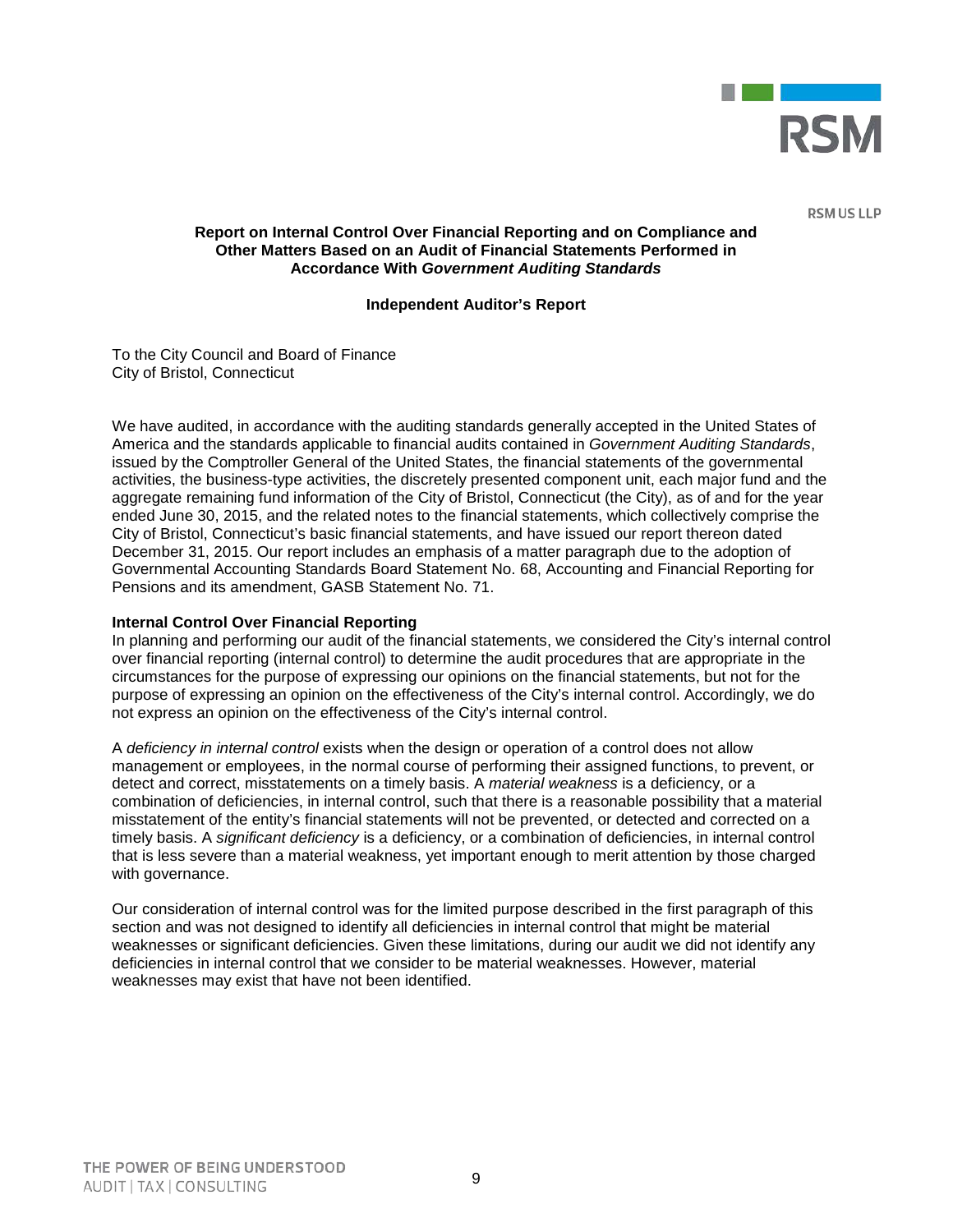## **Compliance and Other Matters**

As part of obtaining reasonable assurance about whether the City's financial statements are free from material misstatement, we performed tests of its compliance with certain provisions of laws, regulations, contracts and grant agreements, noncompliance with which could have a direct and material effect on the determination of financial statement amounts. However, providing an opinion on compliance with those provisions was not an objective of our audit, and, accordingly, we do not express such an opinion. The results of our tests disclosed no instances of noncompliance or other matters that are required to be reported under *Government Auditing Standards*.

#### **Purpose of this Report**

The purpose of this report is solely to describe the scope of our testing of internal control and compliance and the result of that testing, and not to provide an opinion on the effectiveness of the City's internal control or on compliance. This report is an integral part of an audit performed in accordance with *Government Auditing Standards* in considering the City's internal control and compliance. Accordingly, this communication is not suitable for any other purpose.

RSM US LLP

New Haven, Connecticut December 31, 2015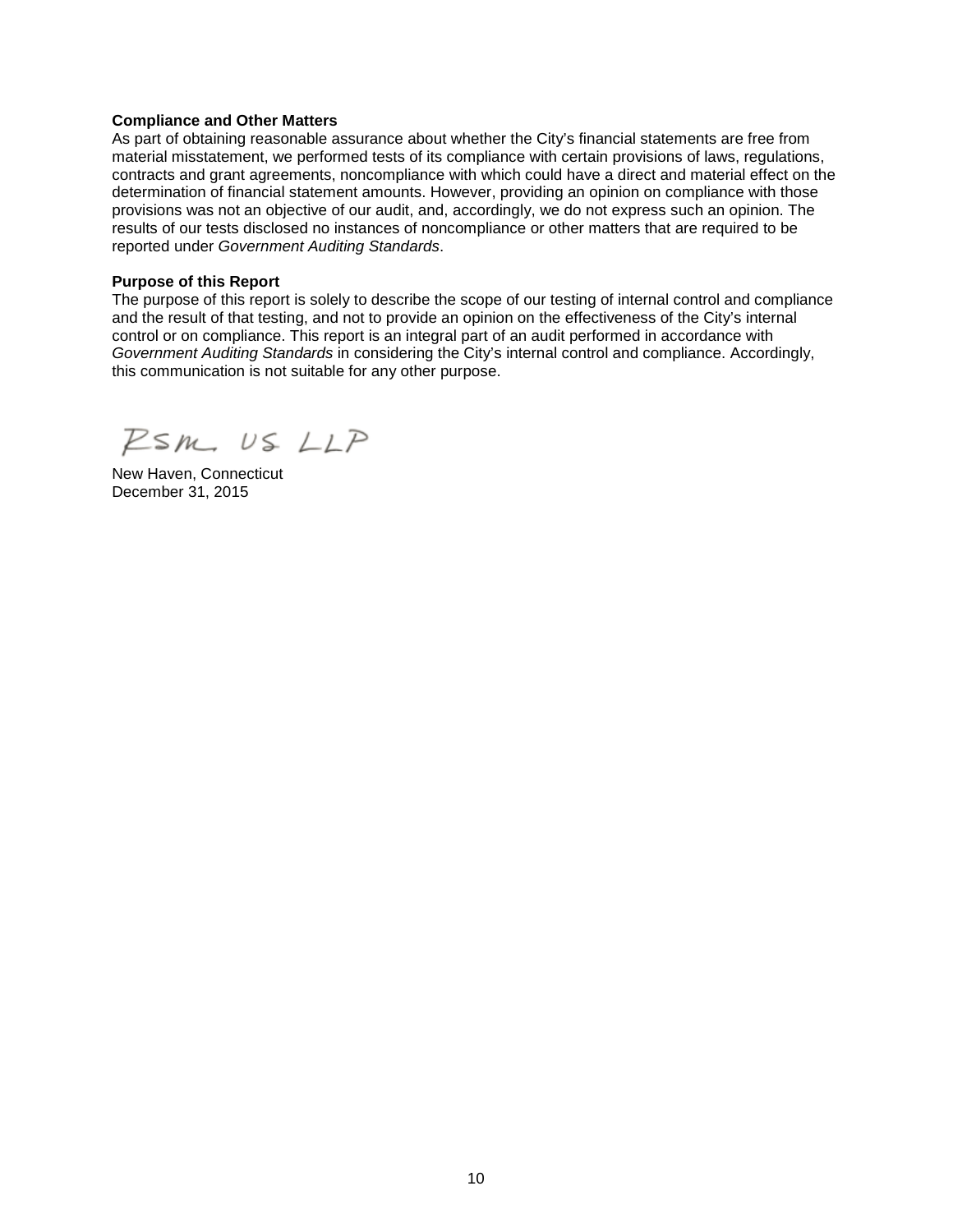

**RSM US LLP** 

## **Report on Compliance for Each Major State Program; Report on Internal Control Over Compliance; and Report on Schedule of Expenditures of State Financial Assistance Required by the State Single Audit Act**

## **Independent Auditor's Report**

To the City Council and Board of Finance City of Bristol, Connecticut

## **Report on Compliance for Each Major State Program**

We have audited the City of Bristol, Connecticut's (the City) compliance with the types of compliance requirements described in the Office of Policy and Management's *Compliance Supplement* that could have a direct and material effect on each of the City's major state programs for the year ended June 30, 2015. The City's major state programs are identified in the summary of auditors' results section of the accompanying schedule of findings and questioned costs.

## **Management's Responsibility**

Management is responsible for compliance with the requirements of laws, regulations, contracts and grants applicable to its state programs.

## **Auditors' Responsibility**

Our responsibility is to express an opinion on compliance for each of the City's major state programs based on our audit of the types of compliance requirements referred to above. We conducted our audit of compliance in accordance with auditing standards generally accepted in the United States of America; the standards applicable to financial audits contained in Government Auditing Standards, issued by the Comptroller General of the United States; and the State Single Audit Act (C.G.S. Sections 4-230 to 4-236). Those standards and the State Single Audit Act require that we plan and perform the audit to obtain reasonable assurance about whether noncompliance with the types of compliance requirements referred to above that could have a direct and material effect on a major state program occurred. An audit includes examining, on a test basis, evidence about the City's compliance with those requirements and performing such other procedures as we considered necessary in the circumstances.

We believe that our audit provides a reasonable basis for our opinion on compliance for each major state program. However, our audit does not provide a legal determination of the City's compliance.

## **Opinion on Each Major State Program**

In our opinion, the City of Bristol, Connecticut complied, in all material respects, with the types of compliance requirements referred to above that could have a direct and material effect on each of its major state programs for the year ended June 30, 2015.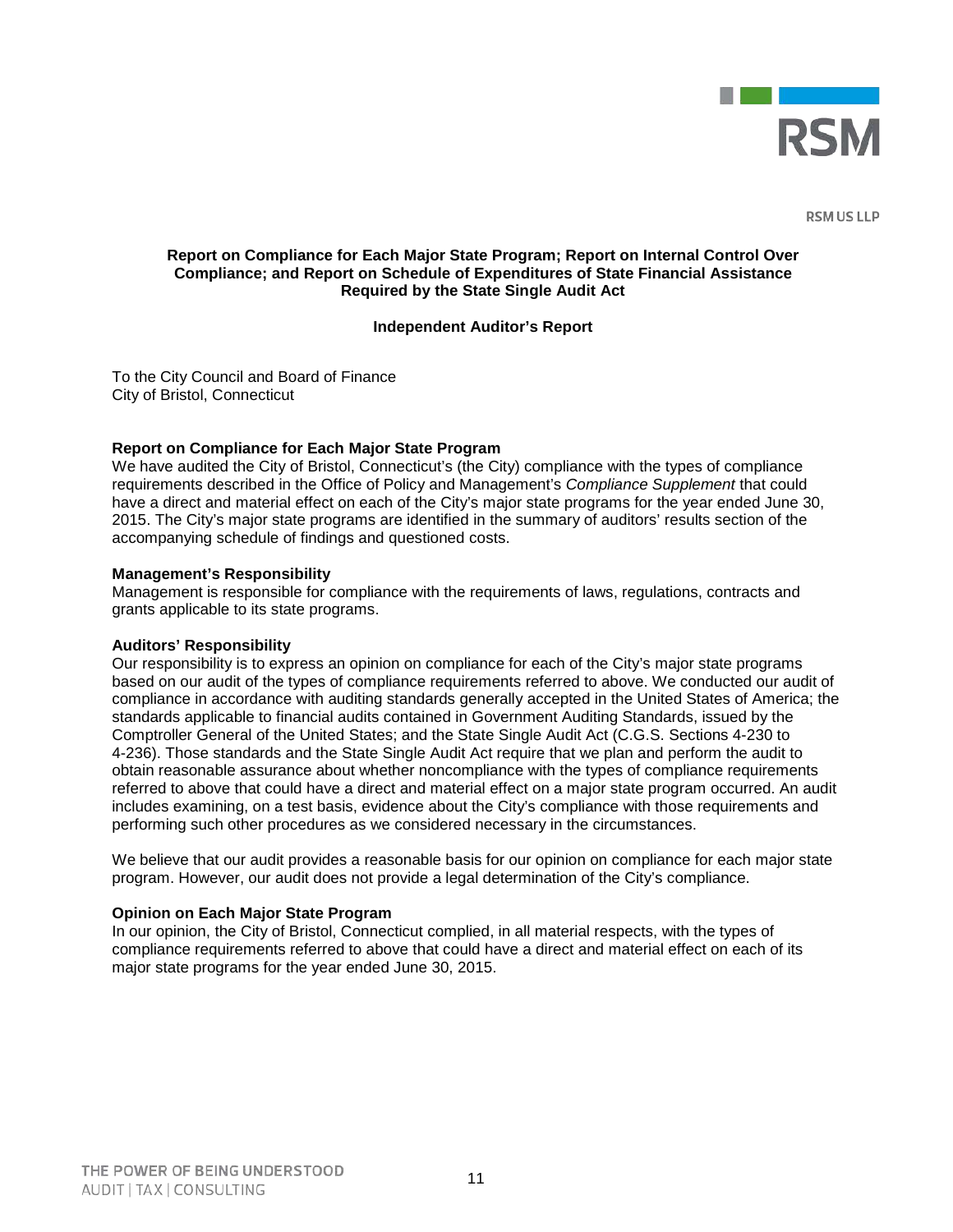#### **Report on Internal Control over Compliance**

Management of the City is responsible for establishing and maintaining effective internal control over compliance with the types of compliance requirements referred to above. In planning and performing our audit of compliance, we considered the City's internal control over compliance with the types of requirements that could have a direct and material effect on each major state program to determine the auditing procedures that are appropriate in the circumstances for the purpose of expressing an opinion on compliance for each major state program and to test and report on internal control over compliance in accordance with the State Single Audit Act, but not for the purpose of expressing an opinion on the effectiveness of internal control over compliance. Accordingly, we do not express an opinion on the effectiveness of the City's internal control over compliance.

A *deficiency in internal control over compliance* exists when the design or operation of a control over compliance does not allow management or employees, in the normal course of performing their assigned functions, to prevent, or detect and correct, noncompliance with a type of compliance requirement of a state program on a timely basis. A *material weakness in internal control over compliance* is a deficiency, or combination of deficiencies, in internal control over compliance, such that there is a reasonable possibility that material noncompliance with a type of compliance requirement of a state program will not be prevented, or detected and corrected, on a timely basis. A *significant deficiency in internal control over compliance* is a deficiency, or a combination of deficiencies, in internal control over compliance with a type of compliance requirement of a state program that is less severe than a material weakness in internal control over compliance, yet important enough to merit attention by those charged with governance.

Our consideration of internal control over compliance was for the limited purpose described in the first paragraph of this section and was not designed to identify all deficiencies in internal control over compliance that might be material weaknesses or significant deficiencies. We did not identify any deficiencies in internal control over compliance that we consider to be material weaknesses. However, material weaknesses may exist that have not been identified.

The purpose of this report on internal control over compliance is solely to describe the scope of our testing of internal control over compliance and the results of that testing based on the requirements of the State Single Audit Act. Accordingly, this report is not suitable for any other purpose.

#### **Report on Schedule of Expenditures of State Financial Assistance Required by the State Single Audit Act**

We have audited the financial statements of the governmental activities, the business-type activities, the discretely presented component unit, each major fund and the aggregate remaining fund information of the City of Bristol, Connecticut, as of and for the year ended June 30, 2015, and the related notes to the financial statements, which collectively comprise the City of Bristol, Connecticut's basic financial statements. We issued our report thereon dated December 31, 2015, which contained unmodified opinions on those financial statements. Our audit was conducted for the purpose of forming opinions on the financial statements that collectively comprise the basic financial statements. The accompanying schedule of expenditures of state financial assistance is presented for purposes of additional analysis as required by the State Single Audit Act and is not a required part of the basic financial statements. Such information is the responsibility of management and was derived from and relates directly to the underlying accounting and other records used to prepare the basic financial statements. The information has been subjected to the auditing procedures applied in the audit of the financial statements and certain additional procedures, including comparing and reconciling such information directly to the underlying accounting and other records used to prepare the basic financial statements or to the basic financial statements themselves, and other additional procedures in accordance with auditing standards generally accepted in the United States of America. In our opinion, the schedule of expenditures of state financial assistance is fairly stated in all material respects in relation to the basic financial statements as a whole.

RSM US LLP

New Haven, Connecticut December 31, 2015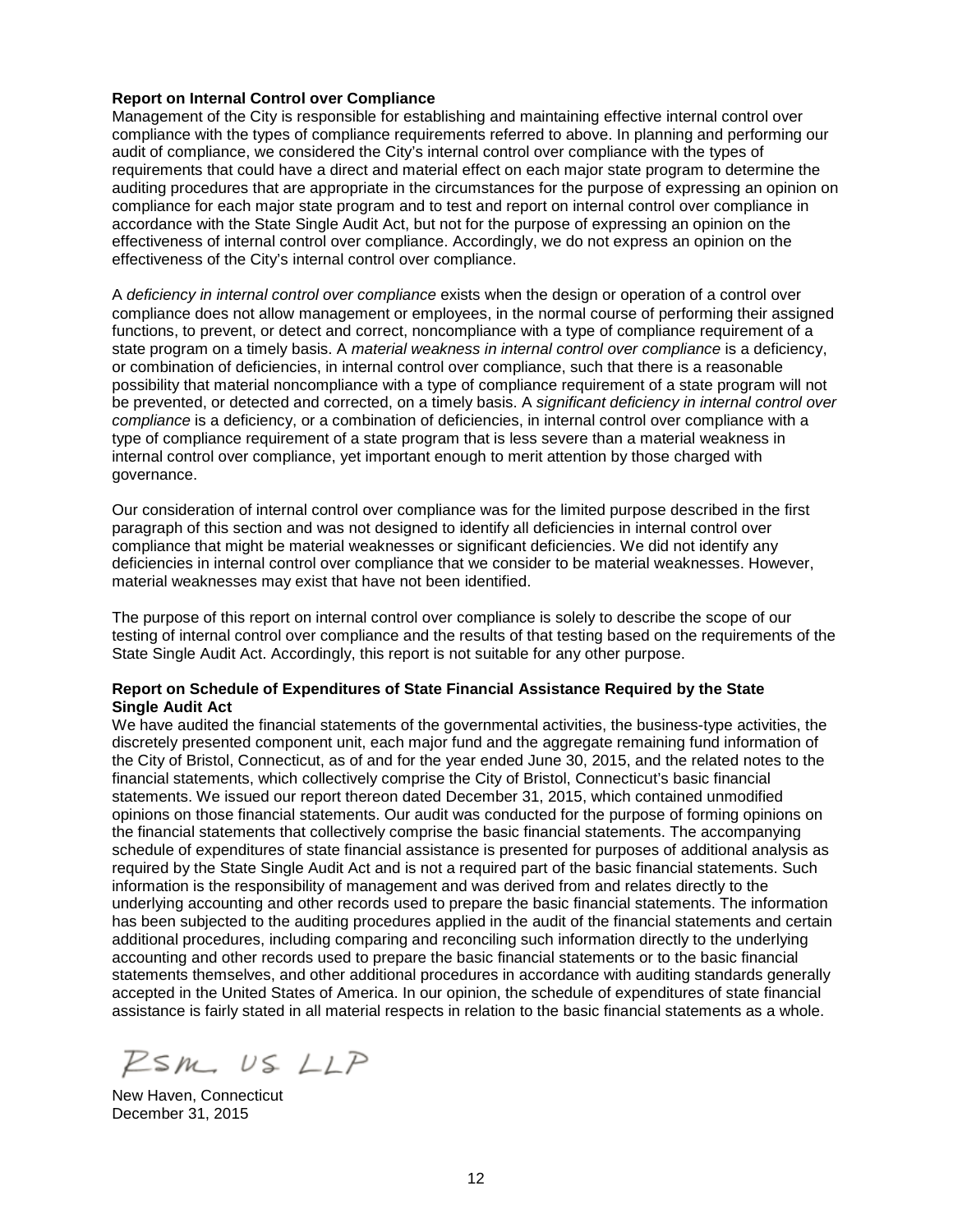#### **Schedule of Expenditures of State Financial Assistance For the Year Ended June 30, 2015**

| State Grantor Pass-Through                                     | State Grant Program        |              |
|----------------------------------------------------------------|----------------------------|--------------|
| <b>Grantor Program Title</b>                                   | Core-CT Number             | Expenditures |
| Department of Economic and Community Development               |                            |              |
| <b>Brownfield Grant</b>                                        |                            | \$<br>280    |
| <b>Urban Action Bonds</b>                                      | 13019-ECD46210-41240       | 25,224       |
| <b>Total Department of Economic and Community Development</b>  |                            | 25,504       |
| <b>Department of Housing</b>                                   |                            |              |
| Payment in Lieu of Taxes (PILOT)                               | 11000-DOH46920-17012-039   | 54,794       |
| <b>Department of Education</b>                                 |                            |              |
| <b>Family Resource Centers</b>                                 | 11000-SDE64370-16110       | 328,500      |
| Youth Services Bureau - Enhancement                            | 11000-SDE64370-16201       | 7,455        |
| <b>Child Nutrition State Matching Grant</b>                    | 11000-SDE64370-16211       | 33,138       |
| <b>Health Foods Initiative</b>                                 | 11000-SDE64370-16212       | 67,996       |
| CCS Professional Learning Mini Grants                          | 11000-SDE64370-12566       | 2,000        |
| <b>Adult Education</b>                                         | 11000-SDE64370-17030       | 278,520      |
| <b>Health Services</b>                                         | 11000-SDE64370-17034       | 284,794      |
| Educational Cost Sharing - Alliance District Funding           | 11000-SDE64370-17041-82164 | 3,853,736    |
| <b>Bilingual Education</b>                                     | 11000-SDE64370-17042       | 10,060       |
| <b>Interdistrict Cooperative Grant</b>                         | 11000-SDE64370-17045       | 57,959       |
| <b>School Breakfast</b>                                        | 11000-SDE64370-17046       | 37,969       |
| Youth Services Bureau                                          | 11000-SDE64370-17052       | 49,917       |
| Regional Vocational-Tech School Grant                          | 11000-SDE64344-12519       | 3,120        |
| Magnet School Transportation                                   | 11000-SDE64370-17057-82061 | 2,000        |
| High Quality Schools and Common Core Implementation            | 11000-SDE64370-43538       | 1,123        |
| <b>Total Department of Education</b>                           |                            | 5,018,287    |
| <b>Office of Early Childhood</b>                               |                            |              |
| Child Day Care (CDC)                                           | 11000-OEC64841-12520       | 343,721      |
| <b>School Readiness</b>                                        | 11000-OEC64845-17101       | 2,790,058    |
| School Readiness Quality Enhancement                           | 11000-OEC64845-17097       | 25,024       |
| <b>Total Office of Early Childhood</b>                         |                            | 3,158,803    |
| Department of Energy and Environmental Protection              |                            |              |
| Clean Air Account Fund                                         | 11000-DEP43540-12490       | 20           |
| <b>Community Conservation and Development</b>                  | 13019-DEP43720-41239       | 104,124      |
| <b>Community Investment Account</b>                            | 12060-DEP43153-35328       | 3,531        |
| <b>Total Department of Energy and Environmental Protection</b> |                            | 107,675      |
| <b>Connecticut State Library</b>                               |                            |              |
| <b>Grants to Public Libraries</b>                              | 11000-CSL66051-17003       | 1,158        |
| <b>ConnectiCard Payments</b>                                   | 11000-CSL66051-17010       | 3,006        |
| <b>Historic Documents Preservation Grants</b>                  | 12060-CSL66094-35150       | 7,500        |
| <b>Total Connecticut State Library</b>                         |                            | 11,664       |
| <b>Judicial Branch of the State of Connecticut</b>             |                            |              |
| Non-budgeted Operating Appropriations                          | 34001-JUD95162-40001       | 17,575       |
| <b>Total Judicial Branch of the State of Connecticut</b>       |                            | 17,575       |
| <b>Office of Policy and Management</b>                         |                            |              |
| Payment in Lieu of Taxes (PILOT) on State-Owned Property       | 11000-OPM20600-17004       | 95,901       |
| Payment in Lieu of Taxes (PILOT) on Private Colleges and       |                            |              |
| <b>General Hospitals</b>                                       | 11000-OPM20600-17006       | 581,447      |
|                                                                |                            |              |

(Continued)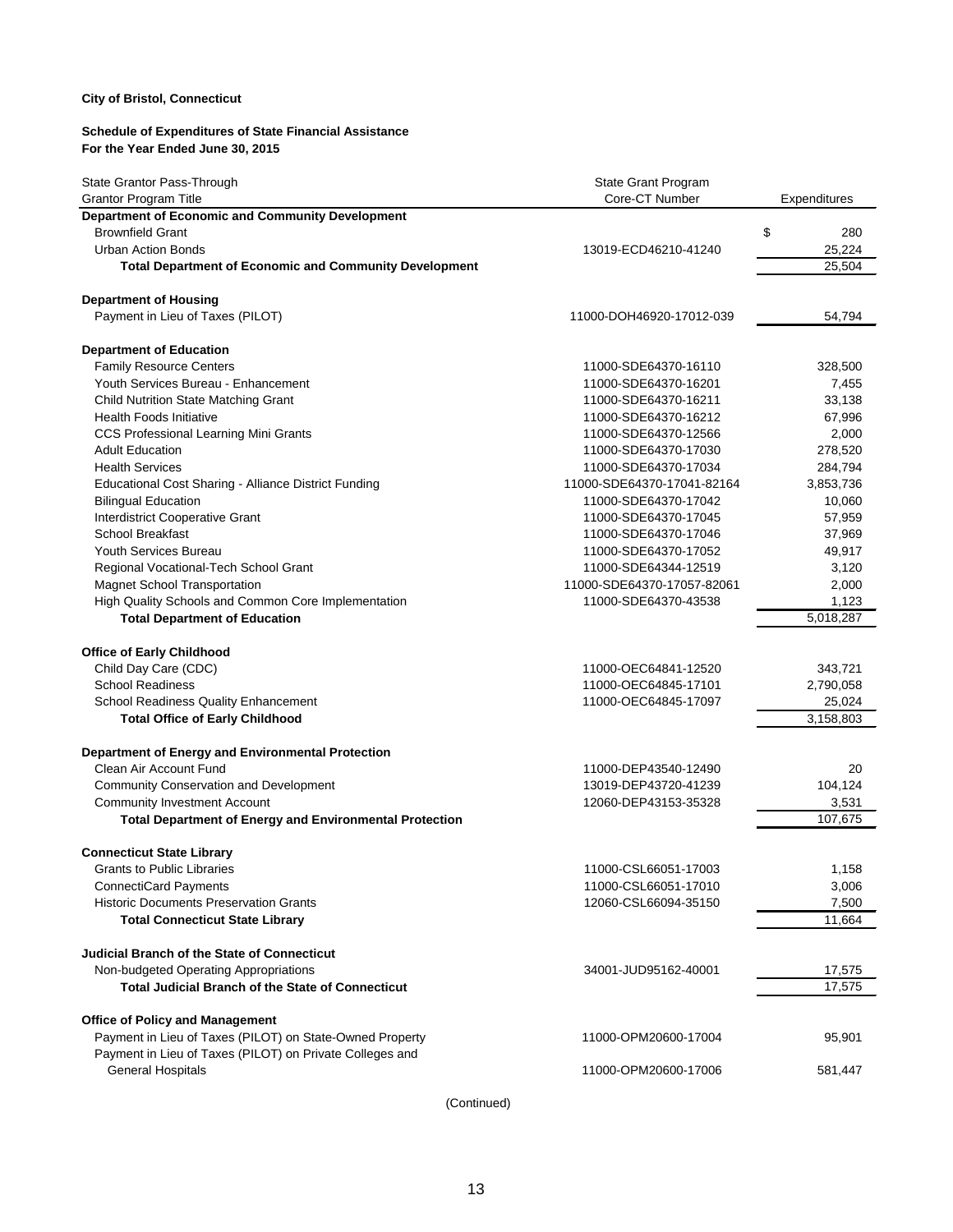#### **Schedule of Expenditures of State Financial Assistance (Continued) For the Year Ended June 30, 2015**

| State Grantor Pass-Through                                            | State Grant Program        |              |
|-----------------------------------------------------------------------|----------------------------|--------------|
| <b>Grantor Program Title</b>                                          | Core-CT Number             | Expenditures |
| <b>Office of Policy and Management (Continued)</b>                    |                            |              |
| Reimbursement of Property Taxes - Disability Exemption                | 11000-OPM20600-17011       | \$<br>13,352 |
| Property Tax Relief for Veterans                                      | 11000-OPM20600-17024       | 30,933       |
| Payment in Lieu of Taxes (PILOT) on Exempt Property of                |                            |              |
| Manufacturing Facilities in Distressed Municipalities                 | 11000-OPM20600-17016       | 166,126      |
| Property Tax Relief for Elderly and Totally Disabled Homeowners       | 11000-OPM20600-17018       | 342,924      |
| Property Tax Relief for Elderly Homeowners - Freeze Program           | 11000-OPM20600-17021       | 6,000        |
| Local Capital Improvement Program                                     | 12050-OPM20600-40254       | 458,199      |
| Municipal Grants-In-Aid                                               | 12052-OPM20600-43587       | 2,338,949    |
| <b>Total Office of Policy and Management</b>                          |                            | 4,033,831    |
|                                                                       |                            |              |
| <b>Department of Administrative Services</b><br><b>P-Card Rebates</b> | 34003-DAS23920-42350       | 1,330        |
|                                                                       |                            |              |
| Department of Emergency Services and Public Protection                |                            |              |
| <b>Telecommunications Fund</b>                                        | 12060-DPS32181-35190       | 119,204      |
| State Assets Forfeiture Revolving Fund                                | 12060-DPS32155-35142       | 130          |
| <b>Total Department of Emergency Services and</b>                     |                            |              |
| <b>Public Protection</b>                                              |                            | 119,334      |
| <b>Department of Revenue Services</b>                                 |                            |              |
| <b>Other Expenses</b>                                                 | 11000-DRS16312-10020       | 350          |
|                                                                       |                            |              |
| <b>Department of Social Services</b>                                  |                            |              |
| Medicaid                                                              | 11000-DSS60000-16020       | 418,208      |
| <b>Other Expenses</b>                                                 | 11000-DSS60439-10020       | 120          |
|                                                                       |                            | 418,328      |
|                                                                       |                            |              |
| <b>Department of Transportation</b>                                   |                            |              |
| Town Aid Road Grants                                                  | 12052-DOT57131-43455       | 665,128      |
| Pay-As-You-Go Transportation Projects                                 | 12001-DOT57126-12518       | 456          |
| <b>Bus Operations</b>                                                 | 12001-DOT57931-12175       | 57,275       |
| <b>Total Department of Transportation</b>                             |                            | 722,859      |
| <b>Department of Consumer Protection</b>                              |                            |              |
| <b>Bingo Payments</b>                                                 | 34003-DCP39930-42350       | 283          |
| Off Track Betting                                                     | 34004-DCP39930-40001       | 65,881       |
| <b>Total Department of Consumer Protection</b>                        |                            | 66,164       |
|                                                                       |                            |              |
| <b>Total State Financial Assistance Before</b>                        |                            |              |
| <b>Exempt Programs</b>                                                |                            | 13,756,498   |
| <b>Exempt Programs</b>                                                |                            |              |
| <b>Office of Policy and Management</b>                                |                            |              |
| Mashantucket Pequot and Mohegan Fund Grant                            | 12009-OPM20600-17005       | 592,174      |
|                                                                       |                            |              |
| <b>Department of Education</b>                                        |                            |              |
| Public School Transportation                                          | 11000-SDE64370-17027       | 413,344      |
| <b>Educational Cost Sharing</b>                                       | 11000-SDE64370-17041-82010 | 41,765,261   |
| Excess Costs Student Based and Equity                                 | 11000-SDE64370-17047       | 3,064,753    |
| Nonpublic School Transportation                                       | 11000-SDE64370-17049       | 74,874       |
| <b>Total Department of Education</b>                                  |                            | 45,318,232   |
| (Continued)                                                           |                            |              |

14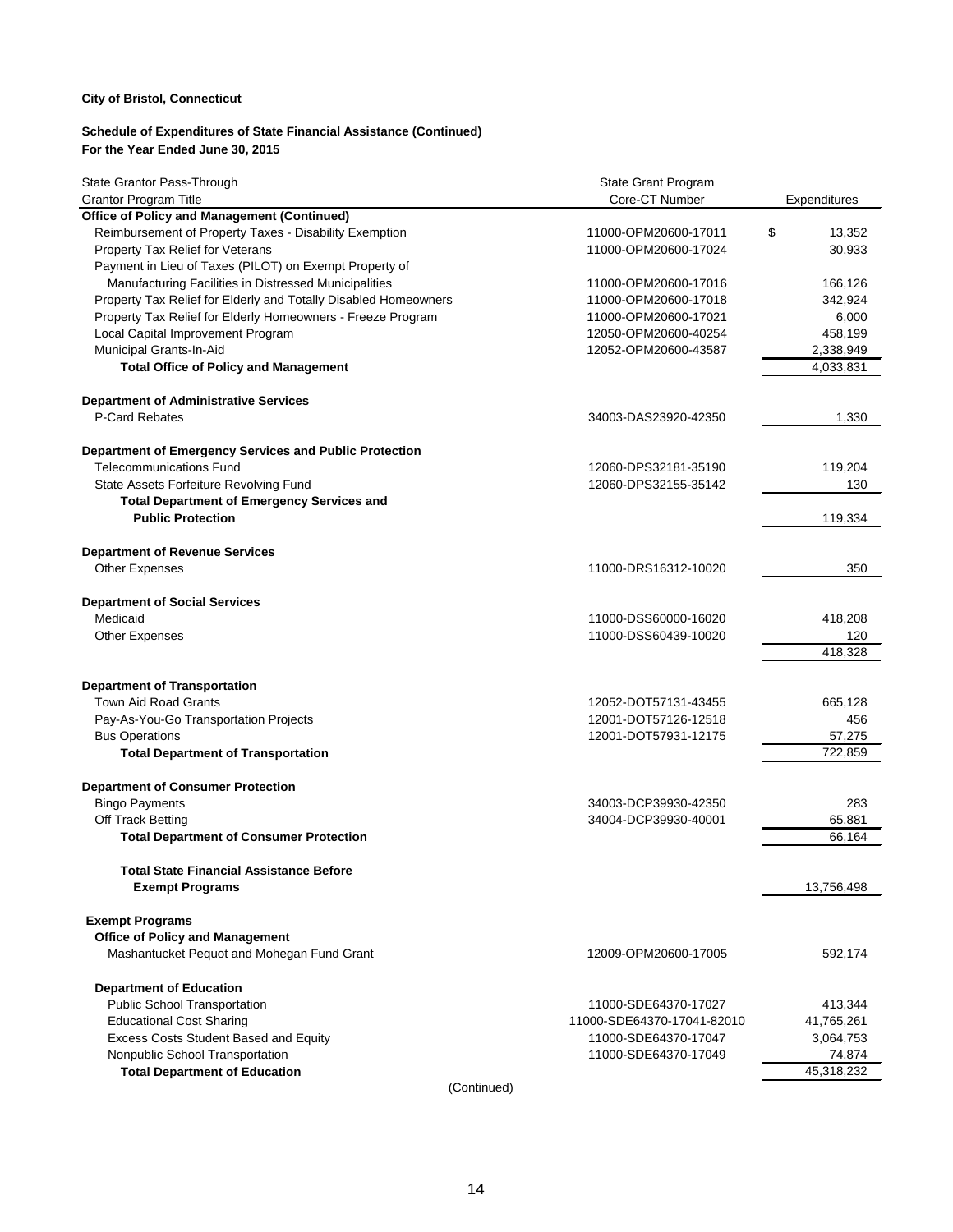#### **Schedule of Expenditures of State Financial Assistance (Continued) For the Year Ended June 30, 2015**

| State Grantor Pass-Through                   | State Grant Program  |              |            |
|----------------------------------------------|----------------------|--------------|------------|
| <b>Grantor Program Title</b>                 | Core-CT Number       | Expenditures |            |
| <b>Department of Administrative Services</b> |                      |              |            |
| <b>School Construction Grants</b>            | 13010-DAS27636-40901 |              | 834,116    |
| <b>Total Exempt Programs</b>                 |                      |              | 46,744,522 |
| <b>Total State Financial Assistance</b>      |                      |              | 60,501,020 |
|                                              |                      |              |            |

See Note to Schedule of State Financial Assistance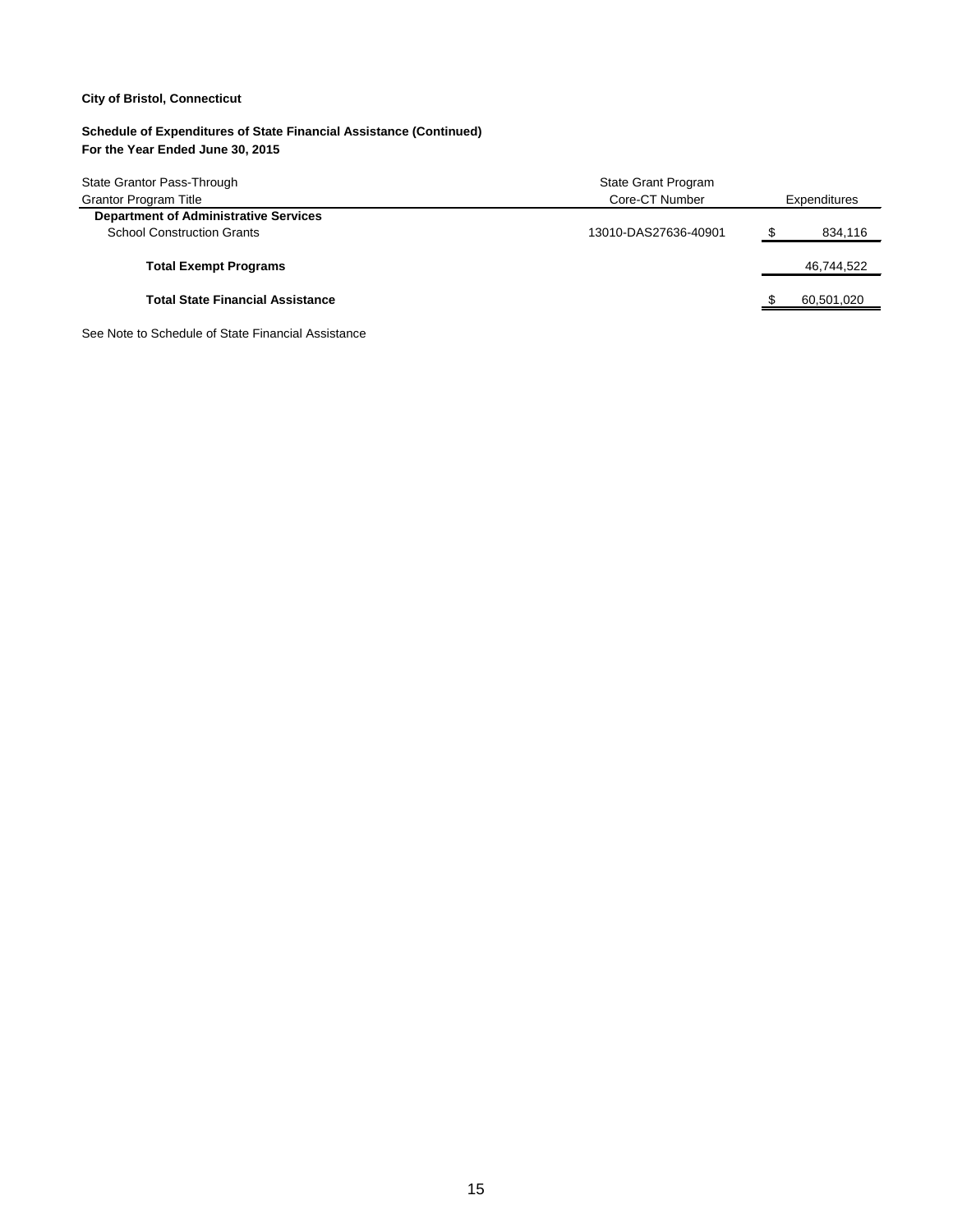## **Notes to Schedule of Expenditures of State Financial Assistance For the Year Ended June 30, 2015**

## **Note 1. Basis of Presentation**

The accompanying schedule of expenditures of state financial assistance (the Schedule) includes state grant activity of the City of Bristol, Connecticut, under programs of the State of Connecticut for the fiscal year ended June 30, 2015. Various departments and agencies of the State of Connecticut have provided financial assistance through grants and other authorizations in accordance with the General Statutes of the State of Connecticut. These financial assistance programs fund several programs including general government services, public safety, public works, health and welfare, libraries, parks and recreation and education.

## **Note 2. Summary of Significant Accounting Principles**

The accounting policies of the City of Bristol, Connecticut conform to accounting principles generally accepted in the United States of America as applicable to governments. The following is a summary of the more significant policies relating to the aforementioned grant programs.

The information in the Schedule of Expenditures of State Financial Assistance is presented based upon regulations established by the State of Connecticut, Office of Policy and Management.

**Basis of accounting:** The expenditures reported on the Schedule of Expenditures of State Financial Assistance, are reported on the modified accrual basis of accounting. In accordance with Section 4-236- 22 of the Regulations to the State Single Audit Act, certain grants are not dependent on expenditure activity, and accordingly, are considered to be expended in the fiscal year of receipt. These grant program receipts are reflected in the expenditures column of the Schedule of Expenditures of State Financial Assistance.

## **Note 3. Loan Programs**

In accordance with Section 4-236-23(a)(4)(F) of the Regulations to the State Single Audit Act, the notes to the Schedule shall include loans and loan activities. The following is a summary of the various loan program activity for the year ended June 30, 2015:

## **Department of Energy and Environmental Protection:**

*Clean Water Funds:*

| Outstanding balance, July 1, 2014 | \$2,492,069              |
|-----------------------------------|--------------------------|
| <b>Issued</b>                     | $\overline{\phantom{0}}$ |
| Repayments                        | (286, 610)               |
| Balance - end of year             | 2,205,459                |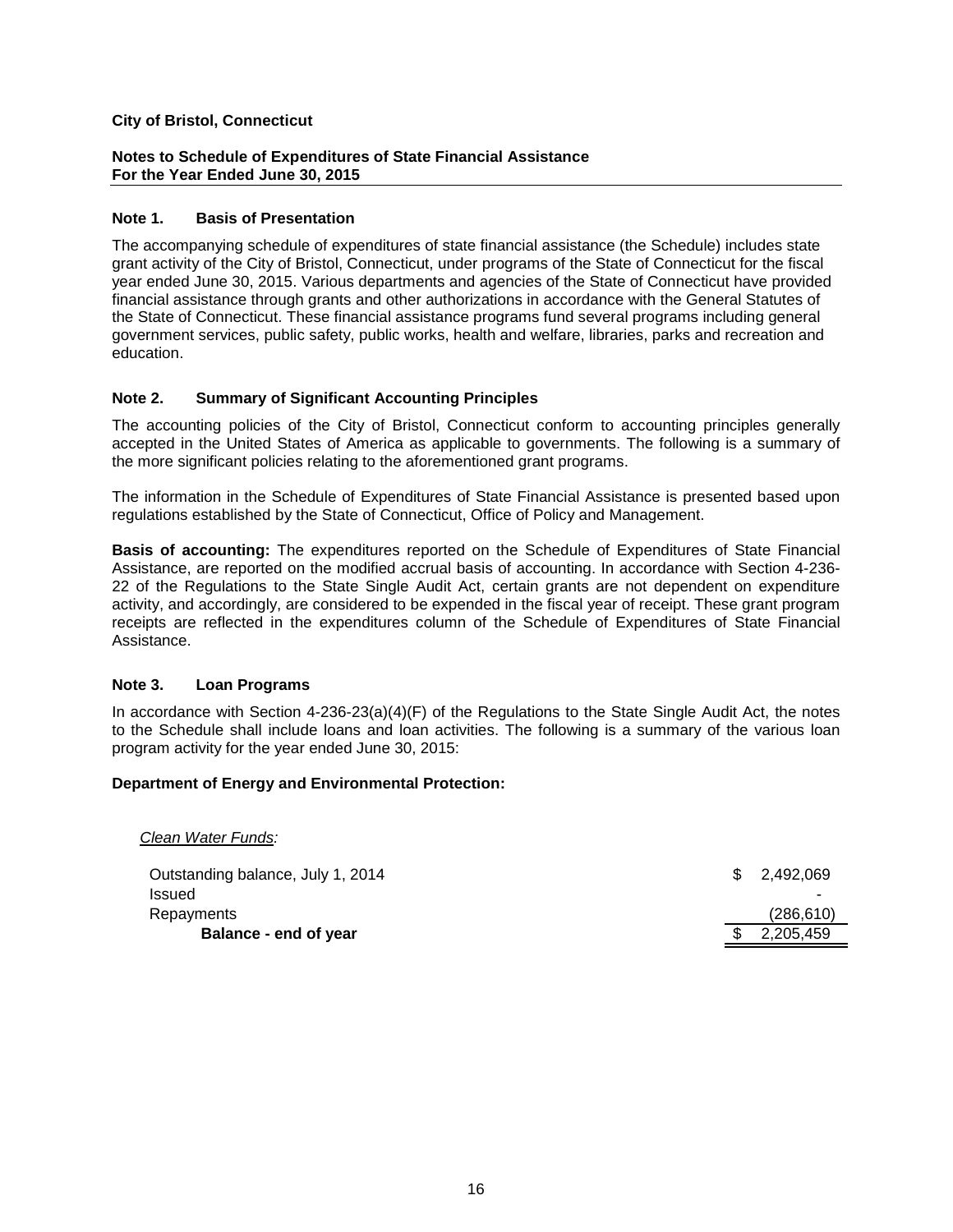#### **Schedule of State Single Audit Compliance Findings and Questioned Costs For the Year Ended June 30, 2015**

I. Summary of Auditor's Results

#### *Financial Statements*

Type of auditor's report issued: unmodified.

Internal control over financial reporting:

| Material weakness(es) identified?<br>$\bullet$ | Yes  | X. | No.             |
|------------------------------------------------|------|----|-----------------|
| • Significant deficiency(ies) identified?      | Yes  |    | X None reported |
| Noncompliance material to financial statements |      |    |                 |
| noted?                                         | Yes. |    | X No            |
|                                                |      |    |                 |

#### *State Financial Assistance*

Internal control over major programs:

- Material weakness(es) identified? The Material weakness and the Material Material of Material Material Material Material Material Material Material Material Material Material Material Material Material Material Material
- Significant deficiency(ies) identified? Yes X None reported

Type of auditor's report issued on compliance for major programs: unmodified.

• Any audit findings disclosed that are required to be reported in accordance with Section 4- 236-24 of the Regulations to the State Single Audit Act? No. 2012 12:30 No. 2012 12:30 No. 2013 12:30 No. 2014 No. 2013 12:30 No. 2014 No. 2014 No. 2014 No.

The following schedule reflects the major programs included in the State Single Audit.

|                                                        | <b>State</b>               |    |              |
|--------------------------------------------------------|----------------------------|----|--------------|
| State Grantor and Program                              | Core-CT Number             |    | Expenditures |
| <b>Department of Education</b>                         |                            |    |              |
| <b>Adult Education</b>                                 | 11000-SDE64370-17030       | \$ | 278,520      |
| <b>Health Services</b>                                 | 11000-SDE64370-17034       |    | 284,794      |
| Educational Cost Sharing - Alliance District Funding   | 11000-SDE64370-17041-82164 |    | 3,853,736    |
| <b>Department of Transportation</b>                    |                            |    |              |
| <b>Town Aid Road Grants</b>                            | 12052-DOT57131-43455       |    | 665,128      |
| <b>Office of Early Childhood</b>                       |                            |    |              |
| Child Day Care (CDC)                                   | 11000-OEC64841-12520       |    | 343,721      |
| <b>Office of Policy and Management</b>                 |                            |    |              |
| Municipal Grants-In-Aid                                | 12052-OPM20600-43587       |    | 2,338,949    |
| Property Tax Relief for Elderly and Totally            |                            |    |              |
| Disabled Homeowners                                    | 11000-OPM20600-17018       |    | 342,924      |
| Local Capital Improvement Program                      | 12050-OPM20600-40254       |    | 458,199      |
| Dollar threshold used to distinguish between Type<br>٠ |                            |    |              |
| A and Type B Programs                                  |                            | æ. | 275.130      |
|                                                        |                            |    |              |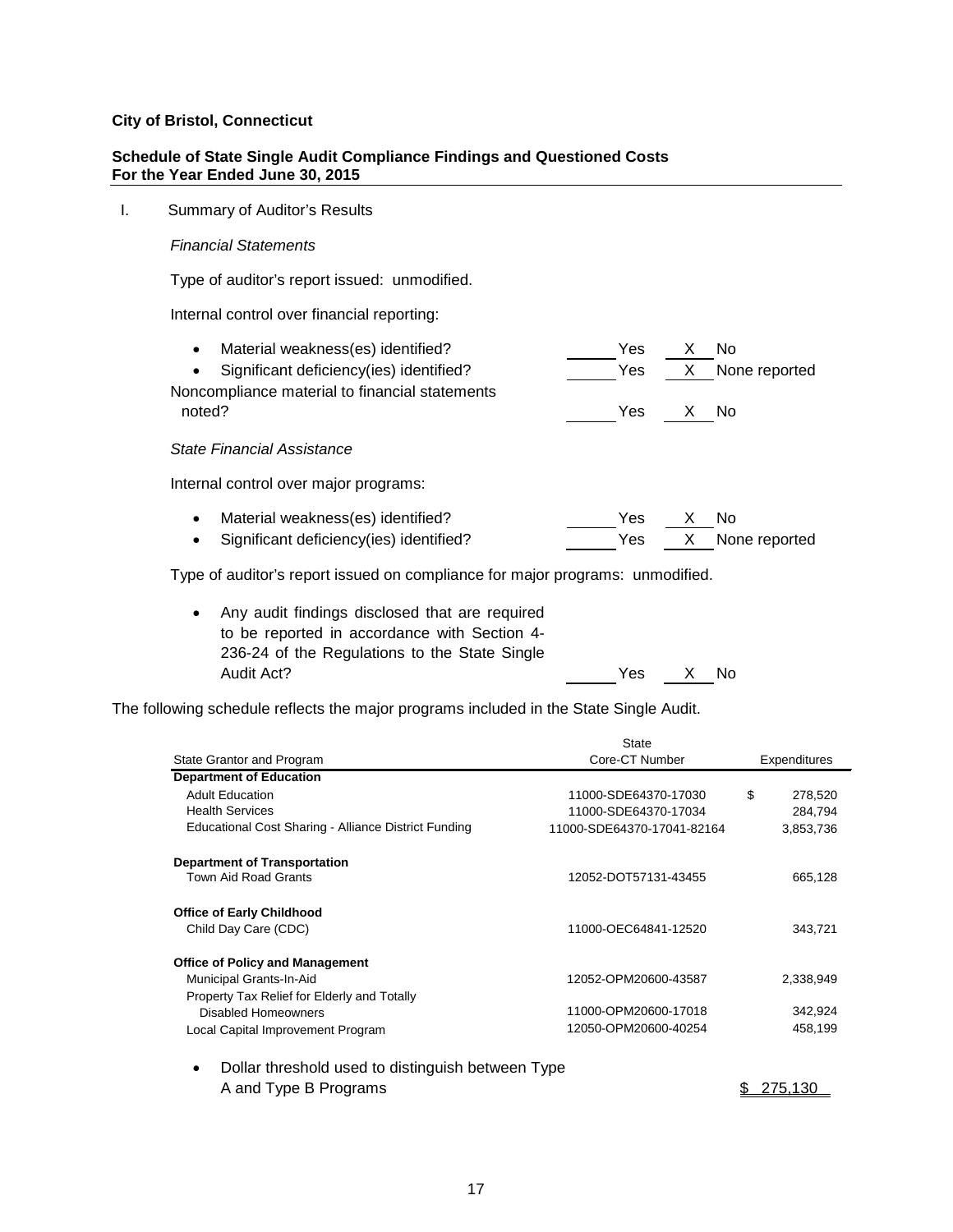## **Schedule of State Single Audit Compliance Findings and Questioned Costs (Continued) For the Year Ended June 30, 2015**

II. Financial Statement Findings

No matters were reported.

III. Findings and Questioned Costs for State Financial Assistance

No matters were reported.